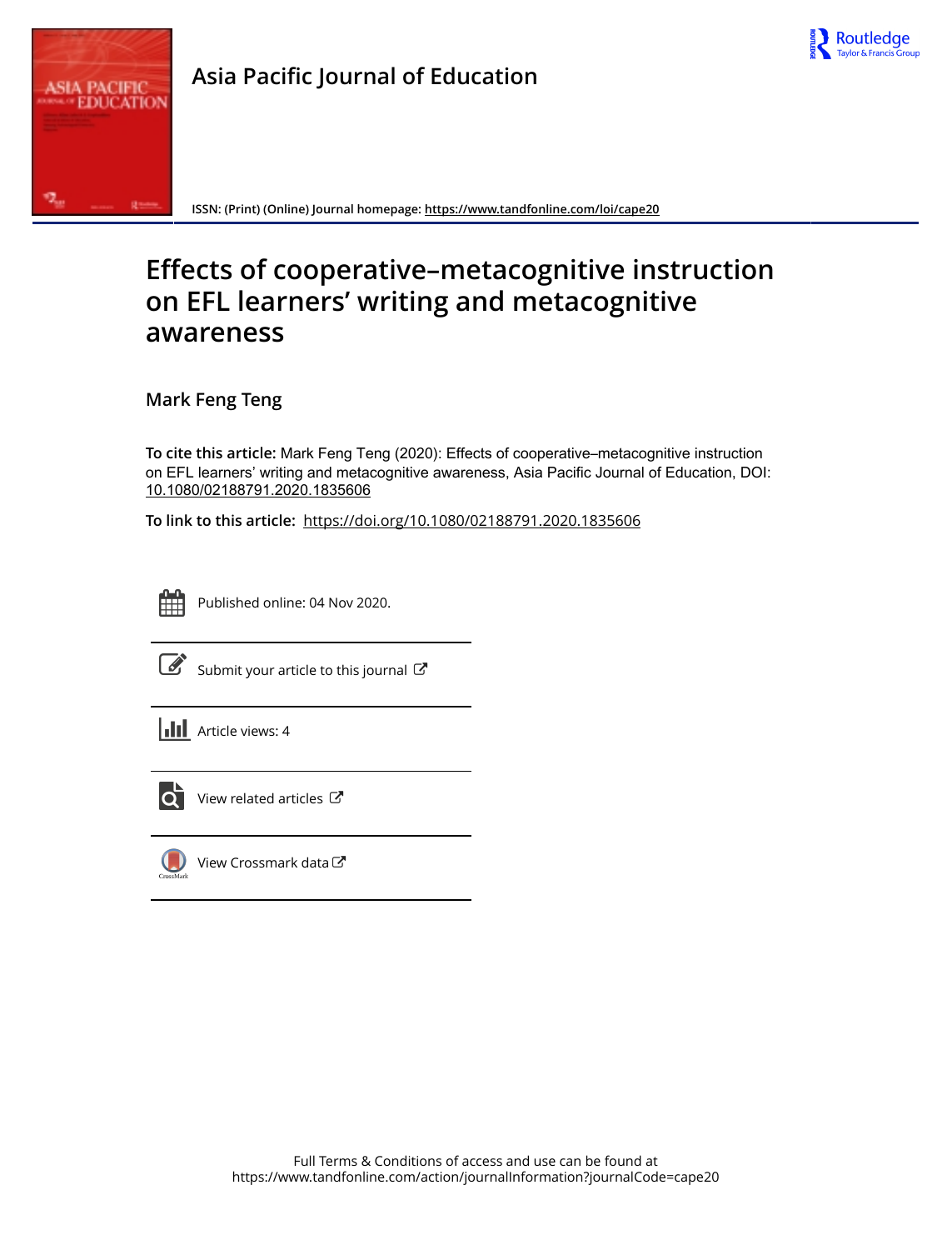# ARTICLE

Routledae Taylor & Francis Group

Check for updates

# **Effects of cooperative–metacognitive instruction on EFL learners' writing and metacognitive awareness**

# Mark Feng Teng iD

Faculty of Education, University of Macau, Macao, China

#### **ABSTRACT**

This study aims to explore the effects of incorporating metacognitive prompts into cooperative learning on students' academic writing and metacognitive awareness. In total, 150 tertiary-level learners were randomly and equally divided into three groups: a cooperative learning group with metacognitive instruction (EG), a metacognitive instruction group (CG1), and a cooperative learning group (CG2). Participants completed a semester-long intervention. Results revealed that the EG students performed best on academic writing and metacognitive regulation; no significant differences were detected between CG1 and CG2. These findings suggest that significant improvement in metacognitive knowledge was not detected in any group. Relevant implications for teaching writing and understanding EFL learners' metacognitive awareness are discussed.

#### **ARTICLE HISTORY**

Received 18 June 2017 Accepted 6 October 2020

#### **KEYWORDS**

Cooperative learning; metacognition; metacognitive regulation; writing

# **1. Introduction**

Given an increase in student enrolment and the number of courses offered at higher education institutions, there is a need for an effective method to help learners improve their English academic writing. Writing is particularly challenging for students learning English as a foreign language (EFL). Writing reflects an interaction between writers and readers, and EFL students may find it difficult to engage readers through composition. Writing is also a complex activity that requires cognitive resources; however, traditional writing instruction does not appear to prepare students to surmount these challenges and cultivate critical thinking skills around writing (Torrance & Jeffery, [1999\)](#page-17-0). Teaching EFL students to be effective writers also does not appear rewarding for instructors (Hyland, [2004](#page-16-0)). Even with writing training, academic writing may still be difficult for students (Lillis & Scott, [2007;](#page-16-1) Swales, [2004\)](#page-17-1).

<span id="page-1-8"></span><span id="page-1-7"></span><span id="page-1-6"></span><span id="page-1-5"></span><span id="page-1-4"></span><span id="page-1-3"></span><span id="page-1-2"></span>Research in EFL education has revealed encouraging findings regarding metacognitive instruction in writing courses (e.g., Nguyen & Gu, [2013;](#page-16-2) Teng, [2016](#page-17-2)). However, students need to engage in writing-related group interactions to maximize the potential of metacognitive instruction (Teng, [2016\)](#page-17-2). It is thus essential to adopt cooperative learning to facilitate writing instruction (Rosa-Velardo, Martos-Salgado, & Frutos-Escrig, [1997](#page-16-3)). Storch [\(2013\)](#page-17-3) argued it is challenging to maximize group performance and meaningful learning when students are simply assigned into small groups, particularly when tasks are complex. As suggested in previous studies (Slavin & Karweit, [2015](#page-16-4); Zion, Michalsky, & Mevarech, [2005\)](#page-17-4), learners' capacity to monitor and evaluate their learning processes determines the success or failure of collaborative group work. Students' participation in collaborative work settings depends on students' awareness of their own thinking (Hew & Cheung, [2010](#page-16-5)). As argued by Gentil ([2011](#page-15-0)), writing is a multi-componential skill that calls for convergence of distinct

<span id="page-1-9"></span><span id="page-1-1"></span><span id="page-1-0"></span>**CONTACT** Mark Feng Teng **s** tengfeng@uni.canberra.edu.au; markteng@um.edu.mo **Faculty of Education**, University of Macau, Macao, China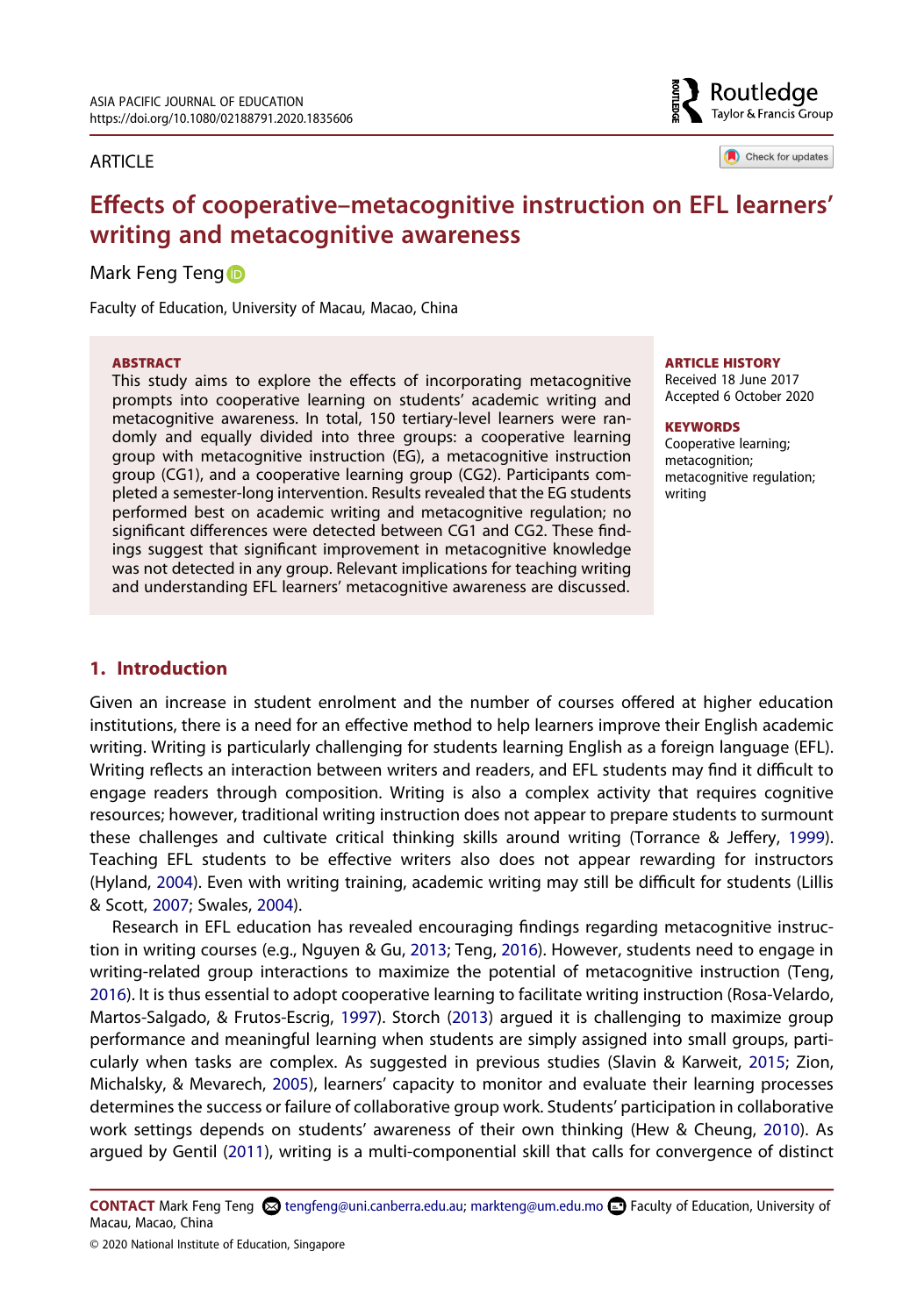<span id="page-2-5"></span>disciplinary foci. Put simply, academic writing entails the development of multiple metacognitive and cooperative learning skills as part of writing instruction (Ortega, [2012\)](#page-16-6). This matter warrants additional research, particularly on the role of embedding metacognitive instruction in collaborative writing to potentially promote students' group information processing and elaboration abilities when learning to write. Students' academic writing performance may improve as a result.

Metacognition and cooperative learning are often treated separately despite ongoing discussions around the benefits of embedding metacognitive instruction into cooperative writing (Teng, [2016\)](#page-17-2). Studies on this combined approach are therefore scarce. To address this gap, the main objective of the present study is to explore the potential effects of cooperative–metacognitive instruction on improvements in academic writing and metacognitive awareness. Findings are relevant to English education, which requires the acquisition of language skills and knowledge along with student engagement in scientific inquiry. These characteristics can promote sustainable English learning and peer interactions as students think, reason, and negotiate better ways to solve problems in selfdirected learning.

# **2. Literature review**

## *2.1 Metacognition*

<span id="page-2-6"></span><span id="page-2-1"></span>Metacognition has been defined as the ability to think about learning and plan, monitor, and regulate the process of acquiring knowledge (Flavell, [1979\)](#page-15-1). Metacognition determines one's learning process and is key to successful learning. The term generally refers to two simultaneous processes: controlling one's own learning progress and adopting strategies to improve this process. Metacognition can also be classified into two parts: knowledge of metacognition and regulation of metacognition. According to Schraw [\(2009\)](#page-16-7), knowledge of metacognition refers to knowledge about one's cognitive processes. These processes include understanding personal strengths and weakness that influence one's performance (declarative knowledge); knowledge needed for completing a task (procedural knowledge); and knowledge about how to employ strategies for information acquisition (conditional knowledge). The regulation of metacognition involves how learners can control their learning; it includes selecting appropriate strategies and allocating resources for learning (planning), self-assessing one's ability to comprehend task performance targets (monitoring), and appraising task performance and learning efficiency (evaluating). Schraw and Dennison [\(1994\)](#page-16-8) added information management (i.e., skills and strategy sequences for organizing, elaborating, and summarizing information) and debugging (i.e., strategies for correcting comprehension and performance errors) as important components of metacognitive regulation.

<span id="page-2-10"></span><span id="page-2-8"></span><span id="page-2-7"></span><span id="page-2-2"></span>Metacognition has increasingly been considered a facilitator of self-regulated learning because it benefits learners in transferring skills, knowledge, and strategies across situations (Teng, [2020](#page-17-5); Veenman, Van Hout-Wolters, & Afferbach, [2006\)](#page-17-6). Expert learners often understand the level of commitment, perseverance, and interaction required to complete tasks (Metcalfe & Shimamura, [1994\)](#page-16-9). In terms of writing, such learners also tend to be attuned to planning, generating, and revising and editing their texts (Chien, [2012](#page-15-2)). These qualities are associated with metacognition; indeed, expert learners utilize various metacognitive strategies to regulate their learning, commitment, disposition, and attention, which elicits more effective learning (Teng & Reynolds, [2019\)](#page-17-7).

<span id="page-2-9"></span><span id="page-2-4"></span><span id="page-2-3"></span><span id="page-2-0"></span>Students have exhibited different levels of metacognitive awareness following metacognitive instruction. For example, an integration of distributed metacognitive exercises into class content enabled university students to acquire metacognitive knowledge but not monitoring accuracy (Nietfeld, Li, & Osborne, [2006\)](#page-16-10). Likewise, metacognitive instruction led high school students to achieve better levels of metacognitive regulation but not metacognitive knowledge (Mevarech & Amrany, [2008](#page-16-11)). Metacognitive instruction helped pre-college students improve domain-specific metacognitive knowledge (a systematic structure of knowledge codified within a specific domain of metacognition) but not general metacognitive knowledge (a systematic structure of knowledge for explaining and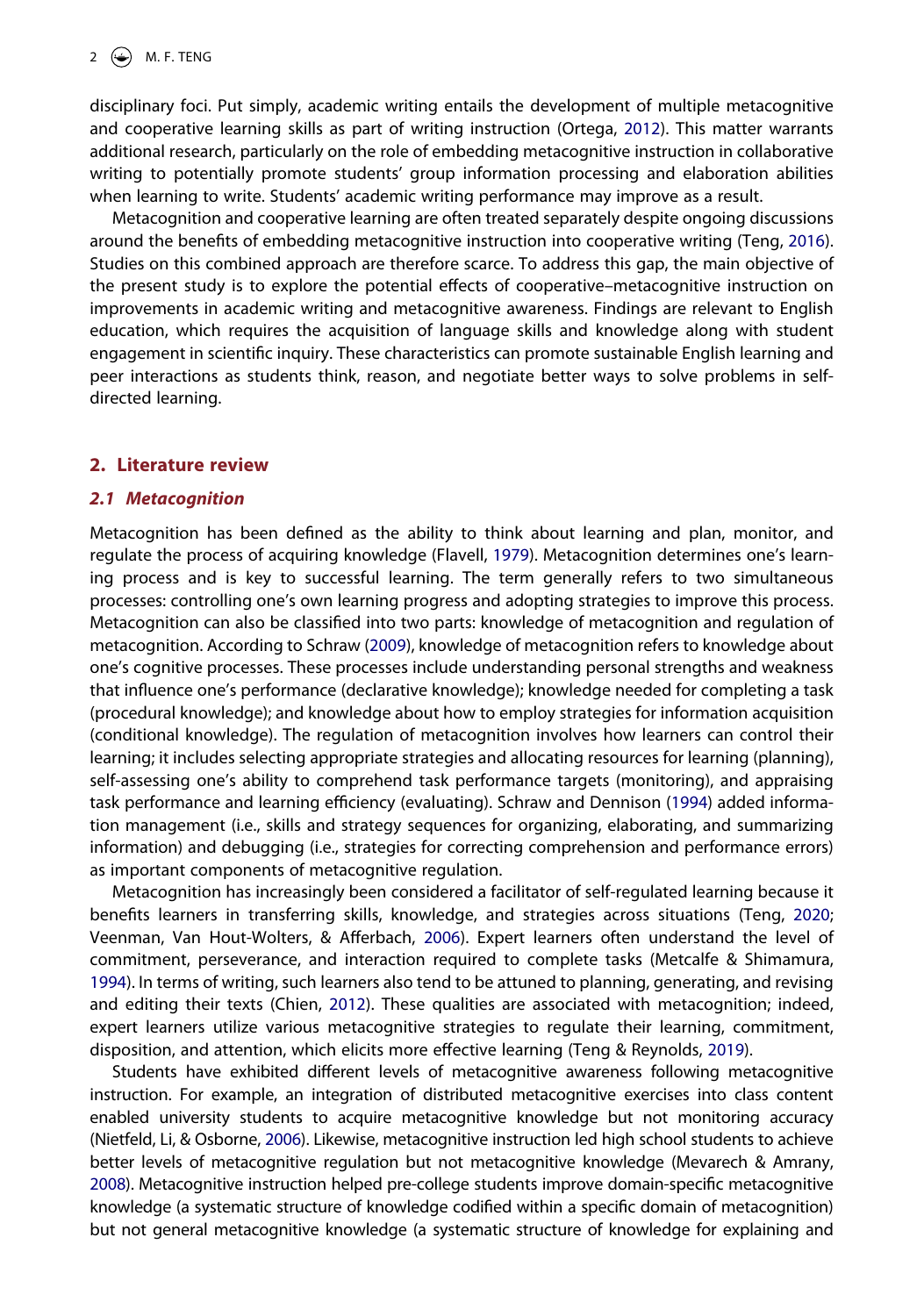<span id="page-3-5"></span>predicting various cognitive and metacognitive phenomena) (Mevarech & Fridkin, [2006](#page-16-12)). Although these studies were conducted in diverse contexts, they exemplify the need to delve deeper into how intervention through metacognitive instruction can enhance metacognitive awareness.

#### *2.2 Metacognition and writing*

Metacognitive instruction facilitates learners' writing performance. For example, metacognitive instruction may help Chinese EFL students realize that the ultimate goal is not simply to complete a task but rather to develop competence by monitoring, regulating, and evaluating their own performance (Teng, [2016\)](#page-17-2). This finding highlights the importance of metacognition when approaching concrete writing tasks and underscores the value of analysing information, identifying problems, exploring strategies, monitoring the learning process, and reflecting on one's writing performance. Along with acquiring declarative knowledge through instruction, individuals are expected to enhance their writing competence by acquiring procedural and conditional knowledge to maximize and optimize accessible resources. This process aligns with Flavell's [\(1979](#page-15-1)) cognitive model, which includes four categories of variables and their interconnections: metacognitive knowledge, metacognitive experiences, tasks (or goals), and strategies (or activities). Expert learners combine these variables to oversee their learning process and plan, monitor, and evaluate ongoing cognitive activities and outcomes. Additionally, metacognitive instruction helps learners cultivate strategic reasoning for better engagement when formulating and answering questions related to information-processing load (i.e., the effort associated with handling information about a topic) (Teng, [2019b](#page-17-8)). According to Penningroth and Rosenberg ([1995\)](#page-16-13), information-processing loads significantly influence learners' writing.

<span id="page-3-9"></span><span id="page-3-8"></span><span id="page-3-7"></span><span id="page-3-4"></span><span id="page-3-2"></span><span id="page-3-1"></span>Despite differences in research designs when using metacognitive instruction (Dinsmore, Alexander, & Loughlin, [2008\)](#page-15-3), scholars in educational psychology have agreed that metacognition contributes to improving learners' abilities to use knowledge, self-regulate learning, and enhance English learning performance (e.g., Cross, [2015](#page-15-4); Teng & Reynolds, [2019;](#page-17-7) Vandergrift & Goh, [2012\)](#page-17-9). Findings have also indicated a link between metacognition and text quality (e.g., Ofte, [2014](#page-16-14); Ong & Zhang, [2013](#page-16-15); Teng, [2019a](#page-17-10)). For example, Ong and Zhang ([2013](#page-16-15)) found that metacognitive awareness affects modulation of the writing process. Larkin ([2009](#page-16-16)) collected data from 25 hours of video-based observation, teaching reflections, and teaching notes; her findings implied the effectiveness of metacognitive skills for writing. Teng [\(2019a](#page-17-10)) focused on university EFL students' metacognitive awareness and writing performance, identifying metacognitive regulation as a significant predictor of EFL writing. Teng ([2019b\)](#page-17-8) also showed that incorporating group feedback guidance in a metacognitive instruction setting facilitated Chinese EFL students' writing performance compared with incorporating self-explanation guidance in a metacognitive training setting. In a recent study, Bui and Kong ([2019](#page-15-5)) argued that metacognitive instruction can enhance young learners' peer review experience, thereby assisting them in becoming self-regulated learners.

<span id="page-3-11"></span><span id="page-3-10"></span><span id="page-3-0"></span>These studies suggest that metacognitive instruction enhances learners' writing performance in various settings; however, results have failed to uncover the extent of metacognitive skills transferred from metacognitive instruction to new and more demanding writing tasks. In other words, it is necessary to explore how learners receiving metacognitive instruction might apply acquired metacognitive skills to new forms of writing. Although studies have noted that metacognitive instruction can help learners transfer previously learned metacognitive skills to new learning situations (e.g., Mevarech & Amrany, [2008;](#page-16-11) Mevarech & Kramarski, [2003\)](#page-16-17), more research on how metacognitive skills can benefit learners in more demanding and time-consuming writing tasks is warranted.

# <span id="page-3-6"></span>*2.3 Cooperative learning*

<span id="page-3-3"></span>Cooperative learning is a common topic in educational research (Johnson & Johnson, [1994\)](#page-16-18). Cooperative learning refers to an instructional approach in which learners work in groups to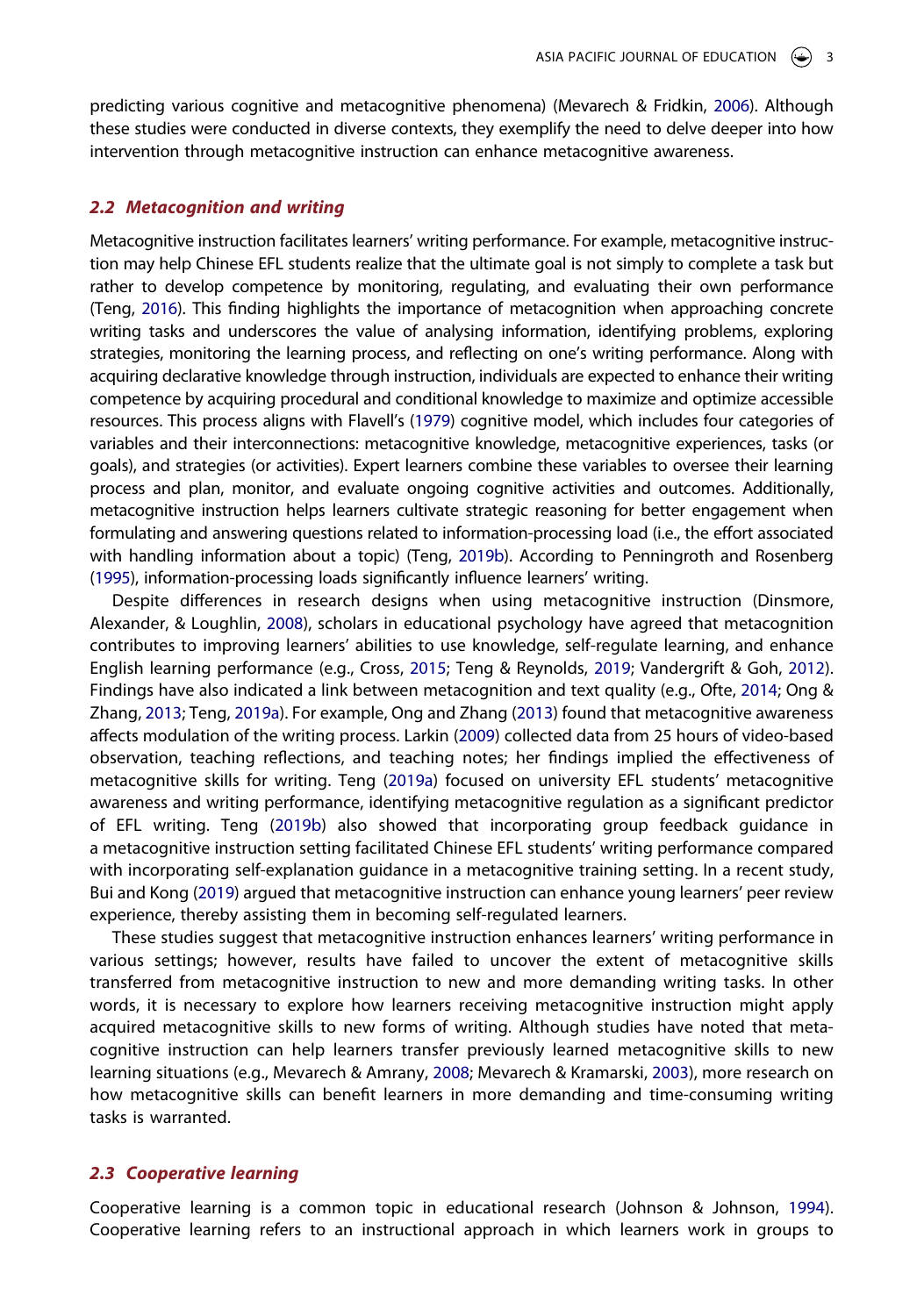<span id="page-4-6"></span>complete an activity, task, problem, project, or other instructional goal, with their teacher serving as a guide or facilitator (Slavin, [1980](#page-16-19)). Research on cooperative learning has appeared in social and cognitive psychology. Psychologists have tended to adopt a motivational perspective towards cooperative learning. Researchers suggested that relevant mental information processes or feedback are key to effective learning (Slavin, [1996\)](#page-16-20).

<span id="page-4-8"></span><span id="page-4-7"></span><span id="page-4-2"></span>Studies have presented the effects of cooperative learning on student development. For example, Slavin [\(2014\)](#page-16-21) suggested that cooperative learning can enhance individuals' commitment to group work and benefit individual achievement. Students' interaction and engagement in group discussions can help learners develop arguments about complex problems and reflect on their own performance. Similarly, Holt, Chips, and Wallace [\(1991](#page-16-22)) pointed out the potential of cooperative learning in helping learners acquire new content and English skills in linguistically and culturally diverse classrooms.

# *2.4 Cooperative learning and writing*

<span id="page-4-1"></span>Cooperative learning is an important element in educational research and practice. Peer interactions can elicit deeper information processing and profound knowledge construction. Research has suggested that student interaction can promote complex problem solving, valid arguments, deep processing, and insightful feedback (Gillies, [2004](#page-16-23); Kirschner, Paas, & Kirschner, [2009](#page-16-24)). Thus, cooperative learning may improve students' thinking skills and help them cultivate knowledge and strategies to enhance writing (Lan, Sung, Cheng, & Chang, [2015\)](#page-16-25).

<span id="page-4-4"></span><span id="page-4-3"></span><span id="page-4-0"></span>Studies have also delineated the effects of cooperative learning on students' writing achievements. For instance, Rosa-Velardo et al. ([1997\)](#page-16-3) applied several cooperative learning structures (e.g., roundtables and think-pair-share) in writing exercises. Cooperative learning was found to be beneficial for improving writing skills. Elola and Oskoz [\(2010](#page-15-6)) found similar results, wherein participation in collaborative synchronous interactions seemed to help learners concentrate on writing while engaging in complementary writing tasks. However, regarding the disadvantages of cooperative learning, Kagan and High [\(2002](#page-16-26)) argued that students who lack social skills may not be able to work in groups, which could result in task conflicts. In addition, cooperative group learners lacking metacognitive skills may not be capable of monitoring or reflecting upon their learning processes. Group learners' metacognitive skills have been found to contribute to successful cooperative learning (Mevarech & Kramarski, [1997](#page-16-27)). The absence of such skills leaves space for additional embedded metacognitive instruction to examine the potential of cooperative learning (Zion et al., [2005](#page-17-4)).

# <span id="page-4-5"></span>*2.5 Rationale for the present study*

Cooperative learning and metacognitive instruction are complementary. First, each approach is related to writing, a complex social-cognitive process in which writers must adapt goals to accomplish a task. Second, learners consciously and unconsciously use metacognitive skills or strategies to achieve writing-related objectives in cooperative learning settings. Slavin and Karweit [\(2015\)](#page-16-4) posited that metacognitive instruction improves cooperative learning; learners' abilities to monitor and reflect on their learning processes can contribute to successful cooperative learning. Third, certain writing activities in social and cultural contexts represent communicative actions. In these cases, learners must develop an awareness of culturally specific systems of signs (e.g., language or writing) through experiences and information from their surroundings, preferably via cooperative learning. Within this context, combining cooperative learning with metacognitive instruction may help learners develop the skills needed to transform thoughts into text. Finally, learning to write in an EFL context should be carefully structured, as students may become easily distracted during collaborative writing (Storch, [2013](#page-17-3)). Embedding metacognitive instruction may be useful in structuring students' collaborative writing. Consequently, cooperative learning and metacognitive instruction can potentially be integrated to maximize writing achievement.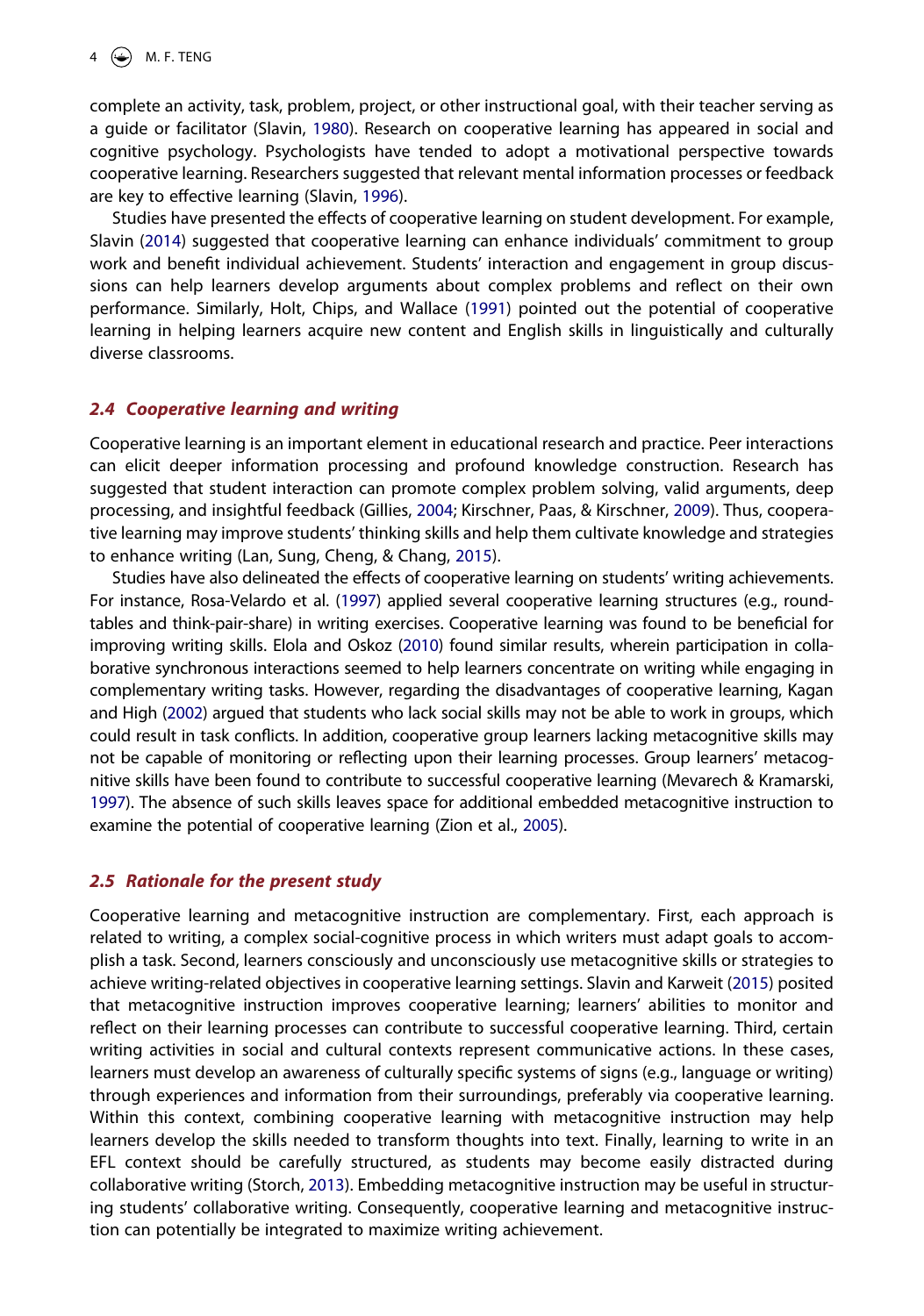This study mainly focused on the possible effects of cooperative–metacognitive instruction on academic writing and metacognitive awareness. Three groups were involved in the study: the first group was exposed to a cooperative learning condition with embedded metacognitive instruction (EG), the second group received metacognitive instruction exclusively (CG1), and the third group engaged in cooperative learning (CG2). This study aimed to address the following research questions:

- (1) To what extent do the different types of instruction enhance EFL learners' academic writing?
- (2) To what extent do the different types of instruction impact EFL learners' metacognitive awareness?
- (3) Is metacognitive awareness correlated with learners' writing performance? If yes, to what extent does it affect learners' writing performance?

# **3. Method**

# *3.1 Participants*

<span id="page-5-0"></span>A total of 150 tertiary-level students majoring in interior design were selected from a medium-sized university in China, which hosted approximately 15,000 students. This university was selected out of convenience. An essential prerequisite for gaining admission into this university was a score of at least 90 (out of 150 points) on the National Matriculation English Test, which equalled to approximately 5 points on the International English Language Testing System. Students at this level are expected to have a partial command of the English language and be able to handle basic communication in most situations (Cheng & Qi, [2006\)](#page-15-7). Participants were taking a college English writing course during the study period, which required 36 hours of class time in one semester. The original number of participants was 220; however, 70 students were excluded due to either insufficient writing proficiency or hesitation about the intervention. The final sample consisted of 150 students (52 men and 98 women) from 18 to 20 years old. All participants were first-year students and had learned EFL for at least 6 years.

Writing was the prime focus of this study, and participants' most recent writing examination was a selection criterion. The writing exam was based on the International English Language Testing System. The EG achieved a mean score of 5.9 out of 9 points, whereas each control group attained a mean score of 5.8. Students' writing proficiency was therefore deemed intermediate. Students at this level can present main ideas, but these ideas are often insufficiently developed. Participants can also attempt to construct complex sentences, but the sentences lack accuracy. No significant differences in proficiency level were identified among the three groups (*p* = .681, n.s.).

# *3.2 Instruction methods*

Participants were randomly and equally divided across three conditions, including two control groups (CG1 and CG2) and one experimental group (EG). The groups were identical in the following aspects: lesson structure, time, context, tasks, topics, writing techniques (e.g., planning and content organization), and textbook. The only difference was that learners in the EG condition received cooperative–metacognitive instruction, whereas those in the CG1 condition received metacognitive instruction and those in the CG2 condition received cooperative learning instruction. The same set of cooperative learning sessions, such as the think-pair-share (write-pair-share) process, circle chat, fishbowl debate, and group problem solving, were presented to EG and CG2.

In terms of cooperative learning, the students were divided into 10 sub-groups, with five students in a sub-group. The students chose their group members on a voluntary basis. Interventions involving cooperative learning activities aligned with cooperative learning principles: individual accountability, positive interdependence, equal participation, and simultaneous interaction (Slavin,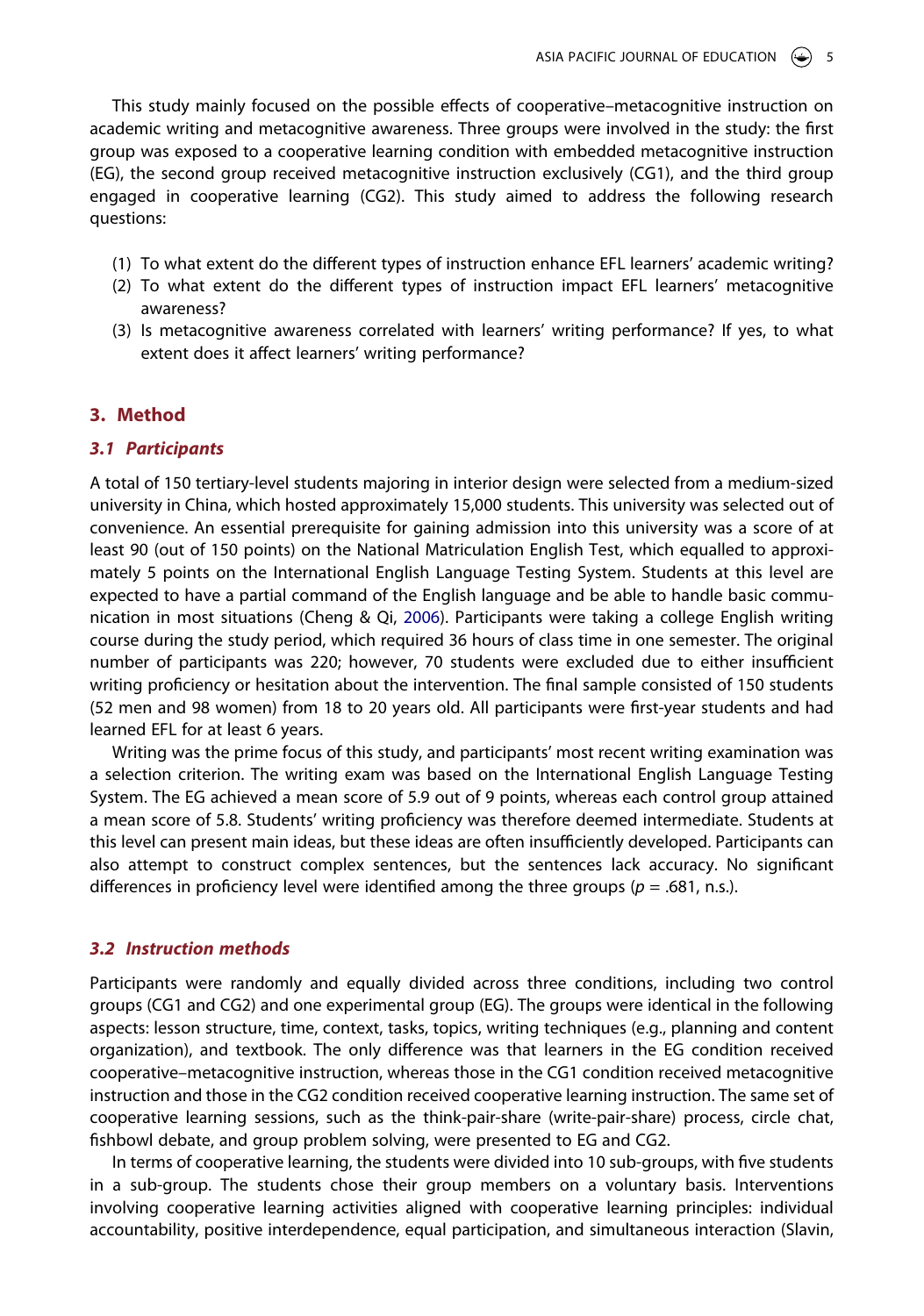[1996\)](#page-16-20). For example, individual accountability was documented on the basis of three conditions in the chosen activities: 1) a student performed on his/her own; 2) the performance (or the product of the performance) was observed by group members; and 3) individual performance was required. Positive interdependence applied because three conditions were present in activities: 1) resource interdependence (e.g., assigning each sub-group student a set of arguments for writing to share with their partners); 2) task interdependence (e.g., giving students a multifaceted task to complete and assigning students a group presentation); and 3) reward interdependence (e.g., teams encouraged and helped each other because the teacher compared, summarized, and encouraged each team's performance).

<span id="page-6-0"></span>Metacognitive instruction included knowledge of metacognition and regulation of metacognition (see Appendix I). Knowledge of metacognition included declarative knowledge, procedural knowledge, and conditional knowledge; regulation of metacognition involved planning, monitoring, evaluating English writing, and incorporating essential strategies for setting goals. Flavell [\(1979\)](#page-15-1) suggested person, task, and strategy knowledge are three components of metacognitive knowledge. The present study followed Paris, Cross, and Lipson [\(1984](#page-16-28)) proposal that metacognitive knowledge includes declarative, procedural, and conditional knowledge. One reason was that the three types of metacognitive knowledge can better reflect learners' cognitive awareness of writing (Raphael, Englert, & Kirschner, [1989](#page-16-29)). The instructional approach was based on principles from Veenman et al. ([2006](#page-17-6)). The same set of metacognitive instruction sessions were provided for EG and CG1.

<span id="page-6-1"></span>Out of 36 one-hour sessions, EG students received 12 cooperative–metacognitive instruction sessions as part of their English writing course. Six sessions using metacognitive instruction were incorporated into CG1's course, and 6 sessions using cooperative training were incorporated into CG2's course. The remaining 24 sessions in EG's course and the remaining 30 sessions in CG1's and CG2's courses consisted of practical writing instruction. Such instruction was consistent across all groups and included three dimensions. First, teaching contents were mainly based on the textbook. The teacher also prepared online materials for writing instruction. Second, classroom writing activities included reading and creating new texts, reflecting on and evaluating texts, and discussing ideas for writing. Finally, students were required to complete writing tasks. Writing tasks included note taking; describing people, places, things, and events; explanation and argumentation; and personal narratives. EG students were assigned collaborative tasks and were required to complete them using metacognitive prompts. Students in CG1 were required to complete individual writing tasks using metacognitive prompts, and students in CG2 were required to complete collaborative writing tasks without metacognitive prompts.

The 36-session academic writing course the 3 groups attended was taught by a female teacher familiar with metacognitive instruction and cooperative learning instruction. She attended a daylong training administered by the author. The teacher was also a member of a research project focusing on metacognitive training and cooperative learning. Hence, the all-day training was sufficient for her to grasp the essence of the teaching approach. The teacher possessed a master's degree in English education and 10 years of experience teaching English writing at the university level. Appendix II presents the intervention for the three groups. All students were encouraged to continue their classroom learning after class if necessary.

# *3.3 Measures*

#### *3.3.1 Pre- and post-writing tests*

Participants were required to write a comparison and contrast essay. This test served as a pre- and post-intervention measure. The test aimed to evaluate students' academic writing proficiency. The marking scheme for the test included five components: content, organization, punctuation, word choice, and grammatical accuracy. Following the Chinese tradition, the maximum possible score for each test was 15 points, with 3 points for each component. Two experienced raters, who were not members of the course-teaching faculty, marked the tests independently. They arrived at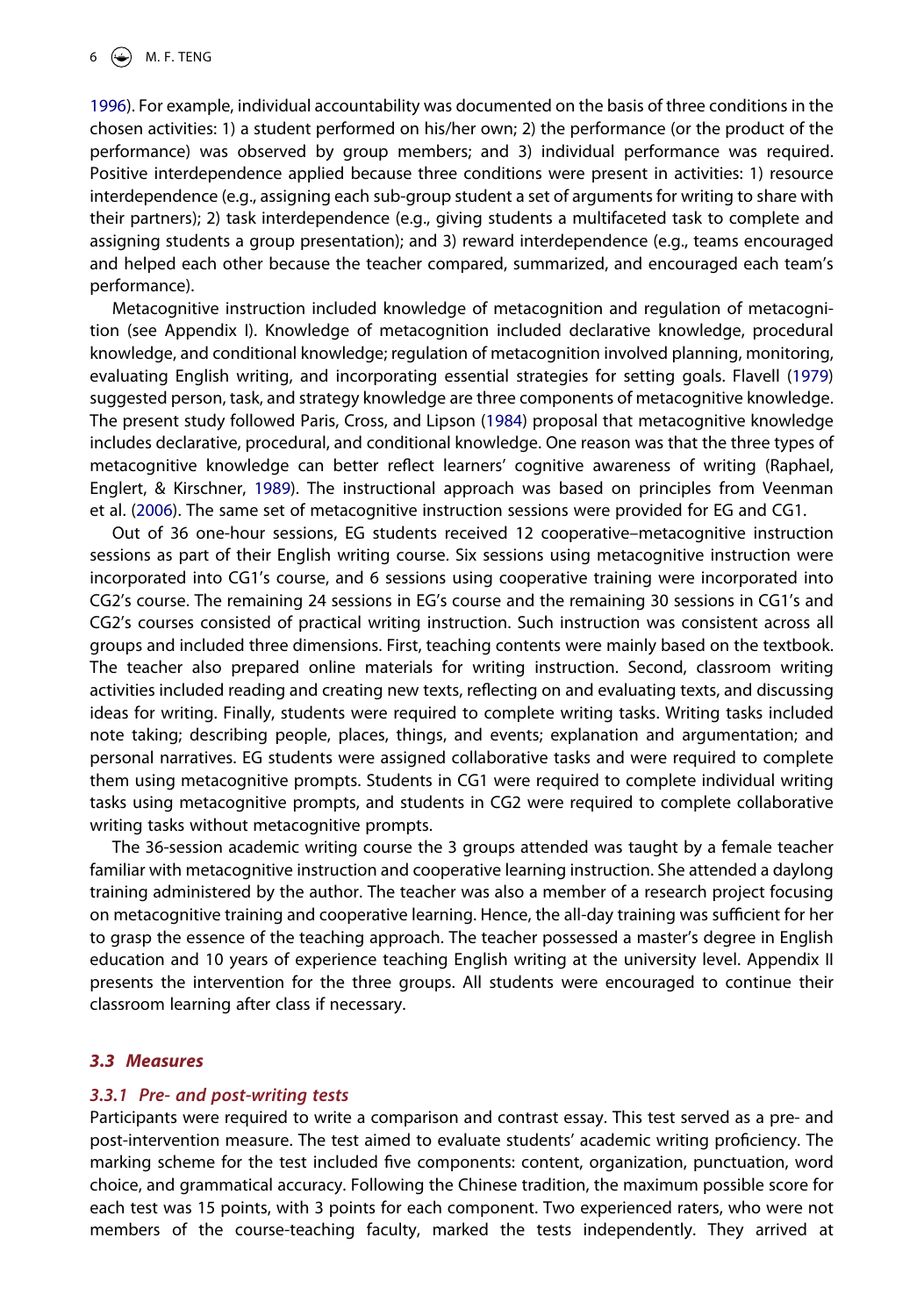a consensus on the scoring system prior to marking tests individually. In addition, the raters did not know whether the essays were collected from pre- or post-tests. A third rater independently rated the test again if differences emerged in scoring between the two raters. Scores on controversial items were based on majority opinion. For example, for one essay, the first rater gave 1.5 points each for content and organization and 2 points for punctuation, word choice, and grammatical accuracy; the second rater gave 2 points for each component. The third rater gave 1.5 points each for content, organization, and punctuation and 2 points each for the other two components. Thus, the final scores on content and organization were 1.5 points each; the scores for punctuation, word choice, and grammatical accuracy were 2 points each.

In pre-test marking, 30 discrepancies were observed out of 750 (4%). In post-test marking, 35 discrepancies were observed out of 750 (4.6%). The marking scheme was thus considered reliable due to high interrater reliability.

# *3.3.2 Delayed writing test*

The delayed writing test was the end-of-term examination for all students at the chosen university. It was administered one month after the intervention. This test was co-designed by the teaching faculty and supervised and administered by the college English teaching department. The test asked students to write an argumentative essay. This type of essay differed from the comparison and contrast essays in the pre- and post-tests. The purpose of the comparison and contrast writing test was to compare two or more things, problems, events, or ideas and evaluate their similarities and differences. Conversely, the purpose of the argumentative writing task was to explain, clarify, and illustrate viewpoints on a particular issue and convince readers of the validity and accuracy of the writer's argument. Per informal interviews with students in the same department, they found argumentative essays more challenging and time-consuming to write than comparison and contrast essays. This discrepancy is likely attributable to the nature of argumentative essays, for which students are required to provide substantial information to support an argument along with presenting the argument's strengths and weaknesses. The author obtained official permission from the department to conduct this study, which enabled the author to apply the same marking criteria for this test as in the pre- and post-tests.

# *3.3.3 Metacognition scale*

This study adapted Schraw and Dennison ([1994](#page-16-8)) self-report Metacognitive Awareness Inventory (MAI) to measure metacognitive awareness development. In their study, the survey focused on general studies; items were modified in the present study to suit writing-related scenarios. For example, the item "I ask myself if I have considered all options when solving a problem" was revised to "I ask myself if I have considered all options when writing". The instrument included eight components: declarative knowledge, procedural knowledge, conditional knowledge, planning, monitoring, evaluating, information management, and debugging strategies. The first three dimensions comprised knowledge of metacognition, and the last five dimensions comprised regulation of metacognition.

This instrument contained 52 items that were evaluated based on a 5-point Likert-type scale  $(1 =$  never;  $5 =$  always). This instrument was administered at the beginning of the study, immediately after the intervention, and one month after the intervention. Potential changes in scores reflected changes in participants' metacognitive awareness. Cronbach's alpha was 0.76 for the pre-test, 0.79 for the post-test, and 0.77 for the delayed test.

# *3.4 Procedure*

Consent to participate was sought from students and teachers concerned, and ethical approval was obtained from the university. Participants completed a 36-hour academic writing course, and the experiment was conducted for the duration of the class. The entire experiment lasted 18 weeks (one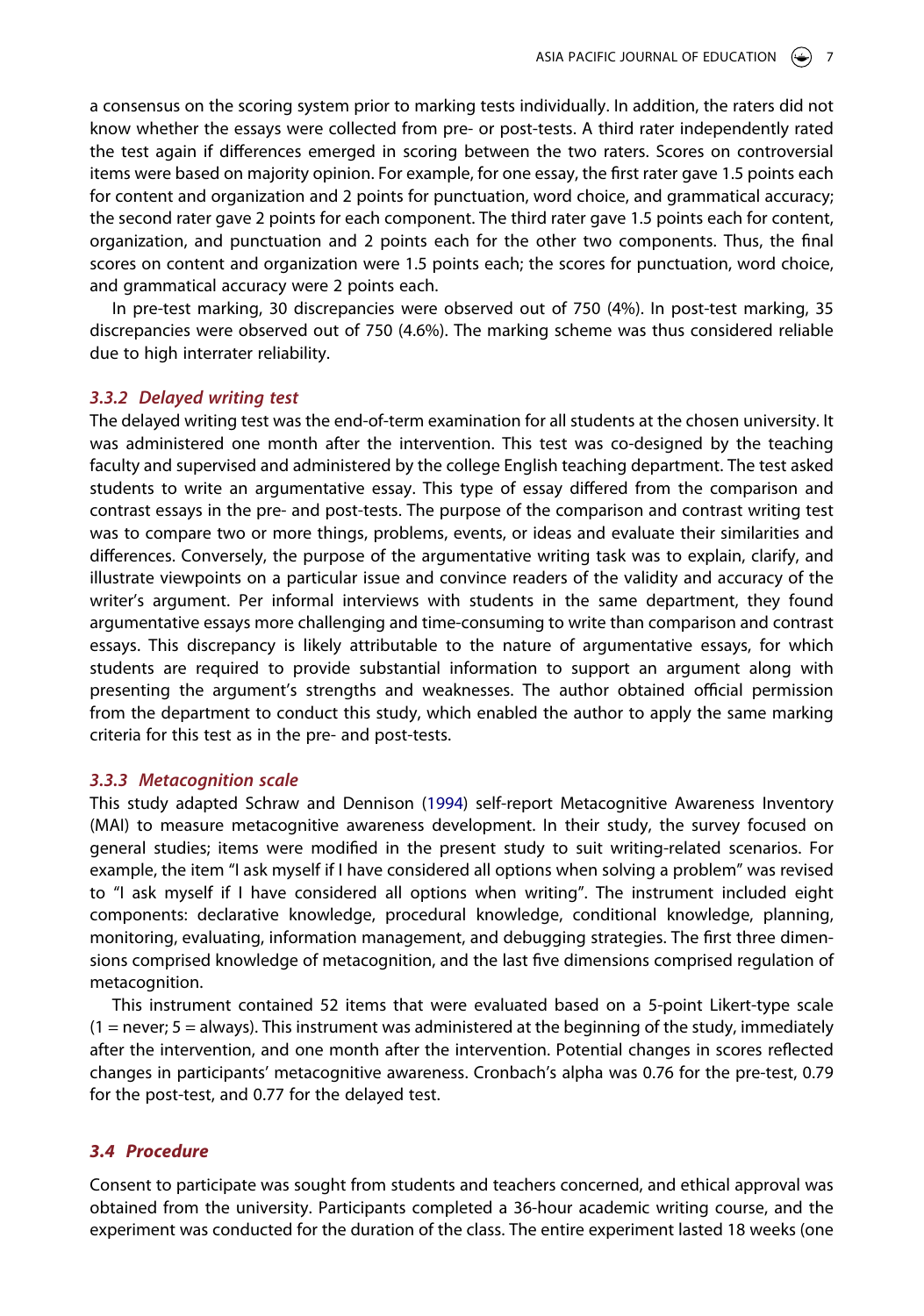semester), with students spending 2 hours per week on the course. Learners were also required to spend 60 minutes writing a comparison and contrast essay consisting of 200 words; this served as a pre- and post-test. The learners then completed the MAI the following day. A delayed test on writing (lasting one hour) was conducted one month after the intervention. The learners again completed the MAI the day after the delayed test. The author observed three writing lessons for each of the three groups. An observation, and a conversation with the teacher after the observation, ensured that each instructional approach was consistent with the research design.

# *3.5 Data analysis*

Data collected from writing tests and metacognition survey were analysed using SPSS statistical software. Two-way mixed-model repeated-measures ANOVAs were performed to identify any between-subjects group effects or within-subject time effects. Pearson correlation analysis was performed to assess the relationship between metacognition and writing. A subsequent multiple regression analysis was conducted to measure the predictive effects of metacognitive regulation and metacognitive knowledge on writing. The significance level was set to 0.05.

# **4. Results**

# *4.1 Effects of metacognitive instruction and/or cooperative learning on academic writing*

[Table 1](#page-8-0) presents descriptive statistics for the pre-, post-, and delayed writing tests for the three groups (EG: cooperative learning + metacognitive instruction; CG1: metacognitive instruction group; CG2: cooperative learning group).

As shown in [Table 1,](#page-8-0) the mean scores of the three conditions varied slightly prior to the intervention. The cooperative learning + metacognitive instruction group seemed to outperform the two control groups on the post- and delayed post-tests. Scores from learners in the metacognitive instruction group were slightly higher than those in the cooperative learning group on the post-test and delayed test.

Two-way mixed-model repeated-measures ANOVAs were performed to examine betweensubjects group effects (EG, CG1, and CG2), within-subject time effects (pre-test, post-test, and delayed post-test), or time  $\times$  group interaction effects on learners' writing performance. Results are presented in [Table 2](#page-9-0).

Findings revealed a significant effect of testing time, *F* (2, 147) = 61.472, *p* < .001,  $\eta^2{}_p$  = .485, revealing that scores of members of each group increased over time. Results also showed a significant effect of group (treatment), *F* (2, 147) = 6.392, *p* < . 001, *η2 <sup>p</sup>*= .316, indicating that the groups' writing performance was statistically different. Results indicated a significant time  $\times$  treatment interaction effect, *F* (2, 147) = 77.069, *p* < .001,  $\eta^2$ <sub>*p*</sub> = .512. Details about the interaction effect are presented in [Figure 1](#page-9-1), indicating that the interaction effect of time  $\times$  treatment pertained to all three groups.

Post hoc Bonferroni group comparisons on the post-test revealed that EG outperformed CG1  $(p = .001; d = .611)$  and CG2  $(p = .001; d = .629)$ ; however, no significant differences were detected

|       |    | Pre-test |      |        | Post-test |        | Delayed post-test |  |
|-------|----|----------|------|--------|-----------|--------|-------------------|--|
| Group |    | М        | SD   | Μ      | SD        | М      | SD                |  |
| EG    | 50 | 5.961    | .432 | 10.812 | .322      | 10.811 | 1.383             |  |
| CG1   | 50 | 6.012    | .342 | 8.762  | .331      | 8.692  | 1.333             |  |
| CG2   | 50 | 6.023    | .301 | 8.662  | .334      | 8.612  | 1.292             |  |

<span id="page-8-0"></span>

| Table 1. Descriptive statistics of learners' scores in the three writing tests. |  |  |  |  |
|---------------------------------------------------------------------------------|--|--|--|--|
|                                                                                 |  |  |  |  |

 $EG = Experimental group; CG = control group.$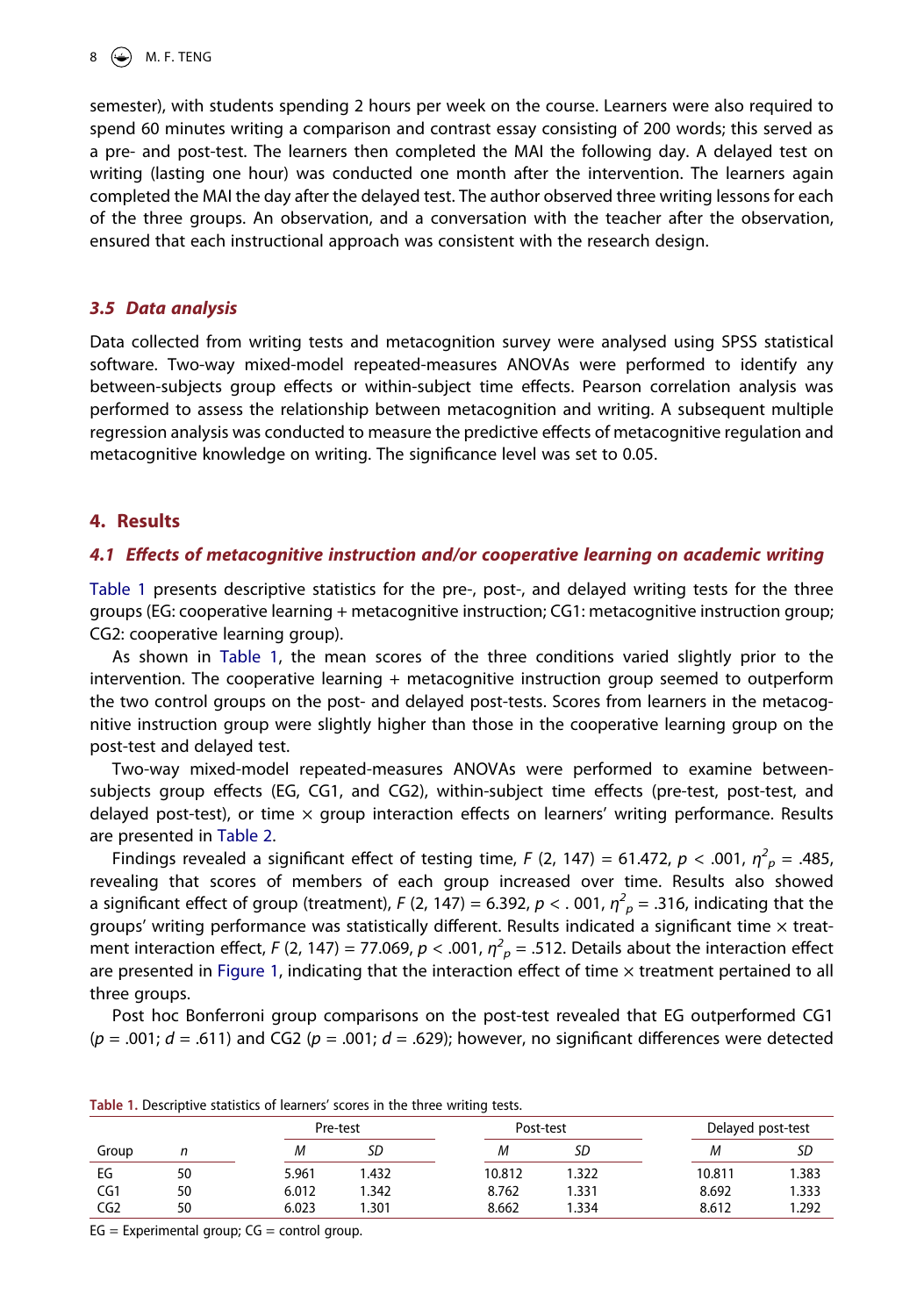| Source              | df  |        | p        | Partial $\eta^2$ |
|---------------------|-----|--------|----------|------------------|
| Between-subjects    |     |        |          |                  |
| Group               |     | 6.392  | $.000**$ | .316             |
| Error               | 147 |        |          |                  |
| Within-subjects     |     |        |          |                  |
| Time                | C.  | 61.472 | $.000**$ | .485             |
| Time $\times$ Group |     | 77.069 | $.000**$ | .512             |
| Error               | 147 |        |          |                  |
|                     |     |        |          |                  |

<span id="page-9-0"></span>**Table 2.** Two-way repeated-measures ANOVA results of learners' writing development.

\*\**p* < .001

between CG1 and CG2 (*p* = .498; *d* = .037). That is, EG outperformed CG1 and CG2 in the post-test in terms of mean scores, but CG1 did not have an advantage over CG2.

Post hoc Bonferroni comparisons of the groups' performance on the delayed post-test showed that EG again outperformed CG1, with a large effect size (*p* = .001; *d* = .615). EG also outperformed CG2 with a similarly large effect size (*p* = .001; *d* = .634). No significant difference appeared between CG1 and CG2  $(p = .061; d = .030)$ . Overall, these comparisons provide an answer to the first research question, indicating that cooperative learning combined with metacognitive instruction provides an advantage over cooperative learning only or metacognitive instruction only. However, the difference in writing yielded through cooperative learning and metacognitive instruction was not statistically different.

#### *4.2 Metacognitive awareness*

[Table 3](#page-10-0) presents mean scores and standard deviations for knowledge of metacognition by time and treatment.

<span id="page-9-1"></span>

**Figure 1.** Time  $\times$  treatment interaction effect.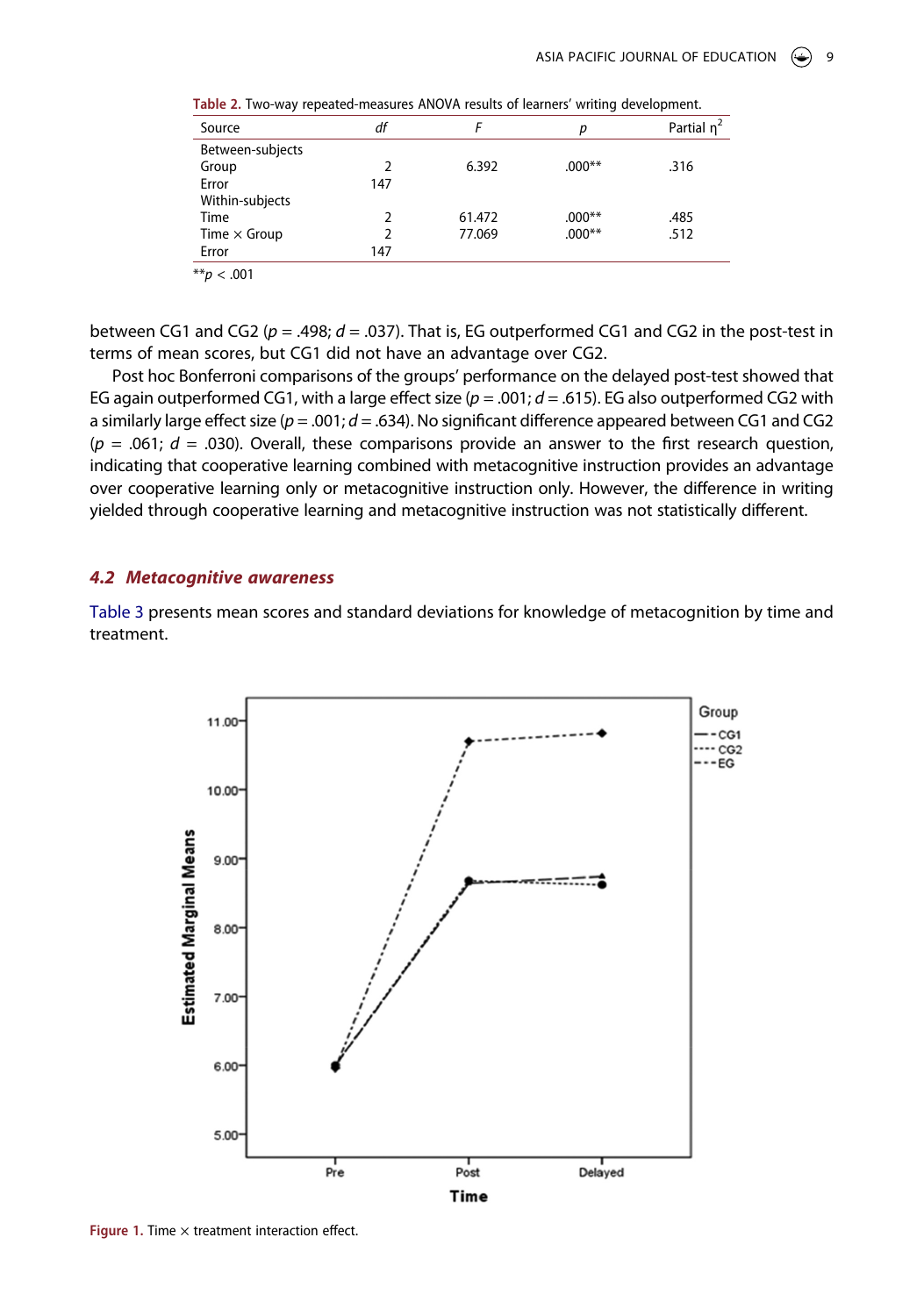10  $\left(\bigoplus$  M. F. TENG

As exhibited in [Table 3](#page-10-0), mean scores in the three conditions varied slightly prior to the intervention. There were also minor variations on the post-test and delayed test. [Table 3](#page-10-0) suggests that even groups receiving metacognitive training demonstrated a declining tendency in terms of declarative, procedural, and conditional knowledge on their post- and delayed tests.

In terms of knowledge of metacognition, two-way mixed-model repeated-measures ANOVAs were performed to assess for any between-subjects treatment effects (EG, CG1, and CG2), withinsubject time effects (pre-test, post-test, and delayed post-test), or time  $\times$  treatment interaction effects on learners' metacognitive knowledge. In terms of the pre-test, results revealed no significant differences among the groups prior to the intervention,  $F(2, 147) = 1.021$ ,  $p > .05$ , n.s. Further analyses did not show a significant effect on time, *F* (2, 147) = 1.253, *p* > .05, n.s., or treatment, *F* (2, 147) = 1.162, *p* > .05, n.s. A significant interaction effect between treatment and time was not found, *F* (2, 147) = 1.253, *p* > .05, n.s.

[Table 4](#page-11-0) presents the mean scores and standard deviations, by time and treatment, for the regulation component of metacognition.

The mean scores across the three conditions varied slightly for the pre-test. However, the mean scores for EG appeared higher than for CG1 and CG2 for the post-test and delayed test. Although CG1 demonstrated higher scores than CG2 on the post-test and delayed test, the differences seemed slight.

Two-way mixed-model repeated-measures ANOVAs indicated a significant effect for time, *F* (2, 147) = 8.662, *p* < .05, *η<sup>2</sup> <sup>p</sup>*= .423, along with a significant effect for treatment, *F*(2, 147) = 9.463, *p* < .05, *η2 <sup>p</sup>*= .383. The interaction effect between treatment and time was not significant, *F* (2,  $147$ ) = 1.162, *p* > .05.

Post hoc Bonferroni comparisons of groups on the post-test showed that EG participants outperformed CG1 learners in terms of planning (*p* < .05, *d* = .326), information management (*p* < .05, *d* = .469), monitoring (*p* < .05, *d* = .335), debugging (*p* < .05, *d* = .459), and evaluation (*p* < .05, *d* = .510). In addition, EG participants CG2 outperformed learners in the in terms of planning (*p* < .05, *d* = .355), information management (*p* < .05, *d* = .542), monitoring (*p* < .05, *d* = .500), debugging (*p* < .05,  $d = .537$ ), and evaluation ( $p < .05$ ,  $d = .520$ ). Although CG1 seemed to outperform CG2, significant differences between CG1 and CG2 were not observed for each facet of metacognitive regulation.

| Metacognitive knowledge |              |           | EG    | CG1   | CG <sub>2</sub> |
|-------------------------|--------------|-----------|-------|-------|-----------------|
| Declarative             | Pre-test     | M         | 2.025 | 2.044 | 2.034           |
| knowledge               |              | <b>SD</b> | .693  | .615  | .624            |
|                         | Post-test    | M         | 2.044 | 2.044 | 2.034           |
|                         |              | SD        | .643  | .674  | .625            |
|                         | Delayed      | M         | 2.033 | 2.023 | 2.014           |
|                         | test         | SD        | .614  | .623  | .634            |
| Procedural knowledge    | Pre-test     | M         | 2.04  | 2.06  | 1.944           |
|                         |              | SD        | .713  | .683  | .593            |
|                         | Post-test    | M         | 2.017 | 2.045 | 2.036           |
|                         |              | SD        | .683  | .692  | .725            |
|                         | Delayed test | M         | 1.983 | 2.027 | 2.018           |
|                         |              | <b>SD</b> | .612  | .627  | .638            |
| Conditional             | Pre-test     | M         | 1.925 | 1.974 | 2.014           |
| knowledge               |              | SD        | .733  | .753  | .764            |
|                         | Post-test    | M         | 2.014 | 2.043 | 2.034           |
|                         |              | SD        | .673  | .614  | .695            |
|                         | Delayed test | M         | 1.983 | 2.034 | 2.025           |
|                         |              | SD        | .623  | .643  | .674            |
| Total                   | Pre-test     | M         | 1.996 | 2.026 | 1.997           |
|                         |              | SD        | .713  | .683  | .66             |
|                         | Post-test    | M         | 2.025 | 2.044 | 2.034           |
|                         |              | SD        | .666  | .661  | .681            |
|                         | Delayed test | M         | 1.999 | 2.028 | 2.019           |
|                         |              | SD        | .616  | .634  | .648            |

<span id="page-10-0"></span>**Table 3.** Mean scores and standard deviations on metacognitive knowledge by time and treatment.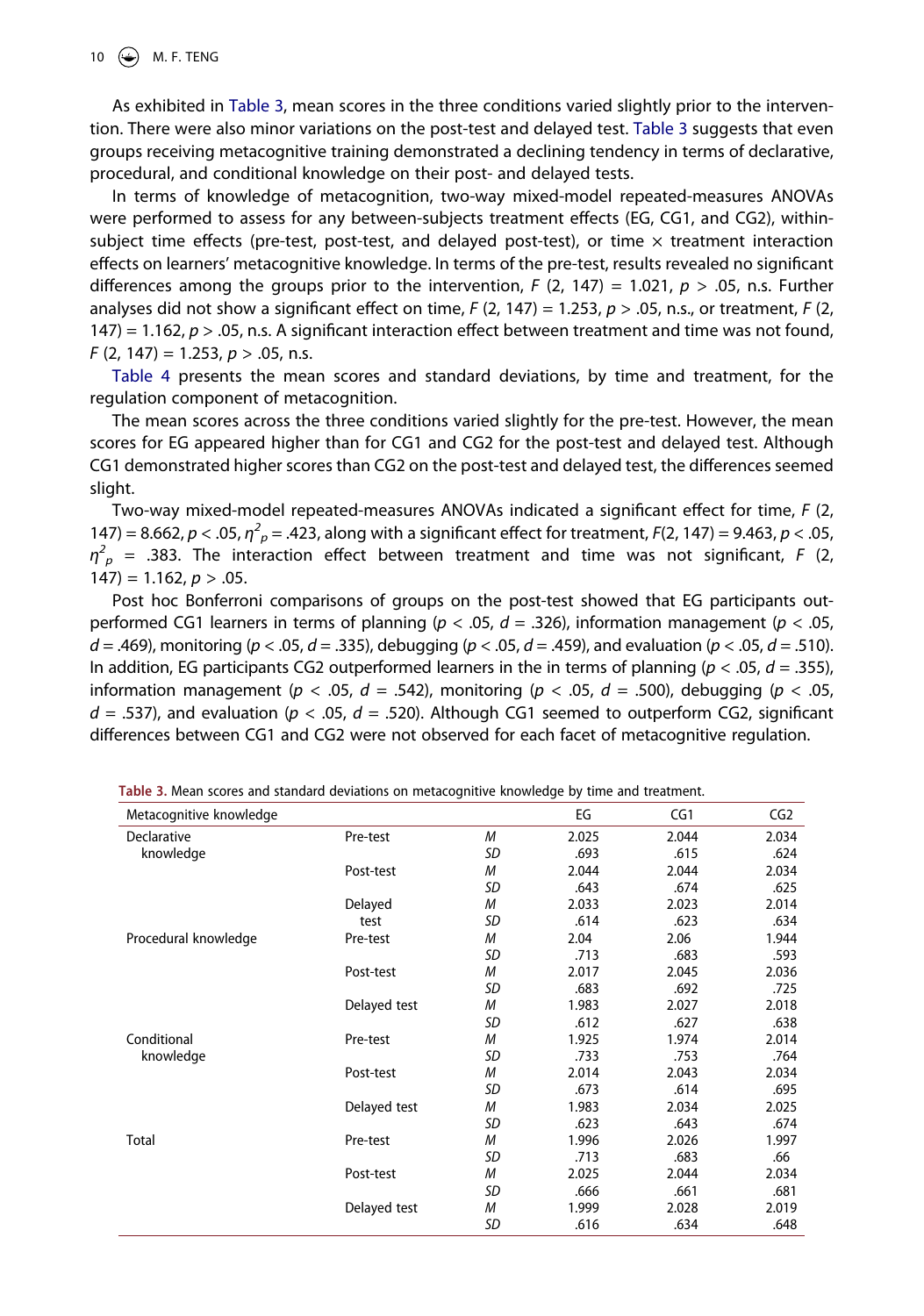| Metacognitive regulation |              |           | EG    | CG1   | CG2   |
|--------------------------|--------------|-----------|-------|-------|-------|
| Planning                 | Pre-test     | M         | 2.043 | 1.973 | 1.984 |
|                          |              | SD        | .641  | .561  | .623  |
|                          | Post-test    | M         | 3.984 | 3.593 | 3.524 |
|                          |              | <b>SD</b> | .561  | .571  | .645  |
|                          | Delayed test | M         | 3.783 | 3.515 | 3.512 |
|                          |              | <b>SD</b> | .667  | .561  | .652  |
| Information              | Pre-test     | M         | 2.024 | 2.084 | 2.055 |
| management               |              | SD        | .661  | .672  | .561  |
|                          | Post-test    | M         | 4.326 | 3.755 | 3.625 |
|                          |              | SD        | .512  | .561  | .572  |
|                          | Delayed test | М         | 4.315 | 3.744 | 3.615 |
|                          |              | <b>SD</b> | .632  | .561  | .572  |
| Monitoring               | Pre-test     | M         | 2.046 | 1.914 | 2.013 |
|                          |              | <b>SD</b> | .652  | .671  | .512  |
|                          | Post-test    | M         | 4.283 | 3.736 | 3.686 |
|                          |              | SD        | .561  | .662  | .667  |
|                          | Delayed test | M         | 4.184 | 3.713 | 3.615 |
|                          |              | <b>SD</b> | .671  | .651  | .561  |
| Debugging                | Pre-test     | M         | 1.985 | 2.043 | 1.983 |
|                          |              | SD        | .656  | .546  | .543  |
|                          | Post-test    | M         | 4.287 | 3.754 | 3.687 |
|                          |              | <b>SD</b> | .663  | .562  | .678  |
|                          | Delayed test | M         | 4.281 | 3.742 | 3.681 |
|                          |              | <b>SD</b> | .667  | .572  | .561  |
| Evaluation               | Pre-test     | M         | 2.025 | 1.993 | 2.094 |
|                          |              | <b>SD</b> | .656  | .667  | .681  |
|                          | Post-test    | M         | 4.263 | 3.695 | 3.644 |
|                          |              | <b>SD</b> | .689  | .667  | .678  |
|                          | Delayed test | M         | 4.261 | 3.684 | 3.641 |
|                          |              | <b>SD</b> | .678  | .668  | .677  |
| Total                    | Pre-test     | M         | 2.024 | 2.001 | 2.025 |
|                          |              | <b>SD</b> | .653  | .623  | .584  |
|                          | Post-test    | M         | 4.219 | 3.706 | 3.633 |
|                          |              | <b>SD</b> | .597  | .604  | .648  |
|                          | Delayed test | М         | 4.164 | 3.679 | 3.612 |
|                          |              | <b>SD</b> | .641  | .602  | .604  |

<span id="page-11-0"></span>**Table 4.** Mean scores and standard deviations on regulation of metacognition by time and treatment.

Post hoc Bonferroni comparisons of groups on the delayed post-test revealed that EG outperformed CG1 in terms of planning ( $p < .05$ ,  $d = .253$ ), information management ( $p < .05$ , *d* = .431), monitoring (*p* < .05, *d* = .469), debugging (*p* < .05, *d* = .458), and evaluation (*p* < .05, *d* = .510). Additionally, EG participants outperformed CG2 learners in terms of planning (*p* < .05, *d* = .279), information management (*p* < .05, *d* = .502), monitoring (*p* < .05, *d* = .417), debugging  $(p < .05, d = .502)$ , and evaluation  $(p < .05, d = .544)$ . Although CG1 appeared to outperform CG2, significant differences between CG1 and CG2 were not detected for each facet of metacognitive regulation.

These inferences provided an answer to the second research question, intended to identify the group demonstrating the greatest improvements in metacognitive awareness. Results indicated that students in the EG outperformed learners in the other two groups in terms of metacognitive regulation but not metacognitive knowledge.

# *4.3 Correlations between metacognition and writing scores*

[Table 5](#page-12-0) presents the results of the Pearson correlation analysis.

Results revealed a minor negative correlation between students' writing scores and metacognitive knowledge scores, but this association was not significant. These findings remained consistent for the three tests in each group. In the present study, this pattern may have manifested because students did not exhibit significantly improved metacognitive knowledge after the intervention (see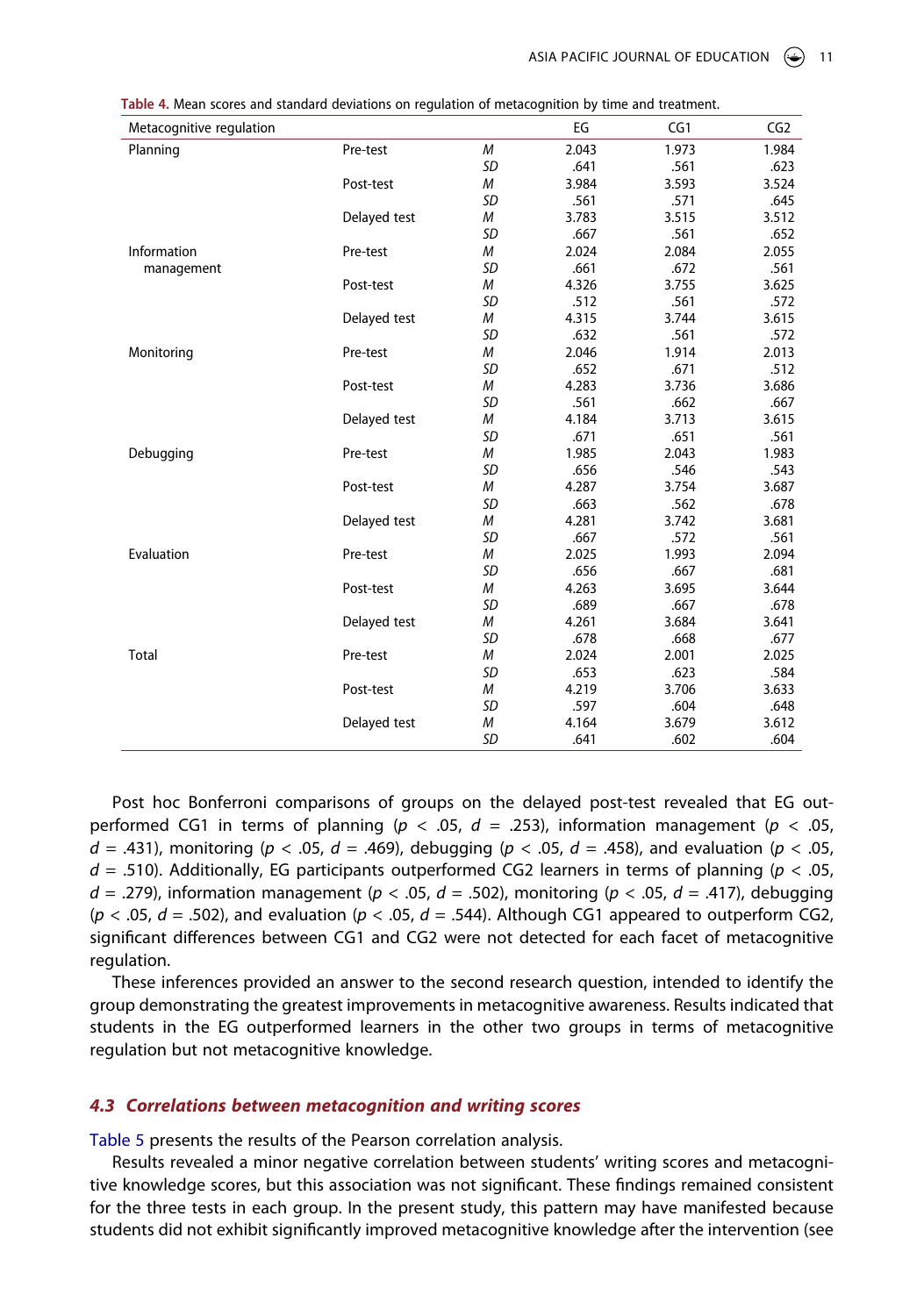| Group | Test         | Correlation (WS and MK)    | Correlation (WS and MR)   | Correlation (MK and MR)   |
|-------|--------------|----------------------------|---------------------------|---------------------------|
| EG    | Pre-test     | $r = -.072$ ( $p = .354$ ) | $r = .056 (p = .702)$     | $r = .631 (p = .032)$     |
|       | Post-test    | $r = -.071 (p = .355)$     | $r = .423$ ( $p = .021$ ) | $r = .722 (p = .001)$     |
|       | Delayed test | $r = -.068 (p = .356)$     | $r = .422 (p = .025)$     | $r = .713 (p = .001)$     |
| CG1   | Pre-test     | $r = -.073$ ( $p = .353$ ) | $r = .078 (p = .399)$     | $r = .652(p = .043)$      |
|       | Post-test    | $r = -.074$ ( $p = .352$ ) | $r = .421 (p = .026)$     | $r = .661 (p = .034)$     |
|       | Delayed test | $r = -.057$ ( $p = .365$ ) | $r = .424$ ( $p = .023$ ) | $r = .731$ ( $p = .023$ ) |
| CG2   | Pre-test     | $r = -.071 (p = .353)$     | $r = .072$ ( $p = .542$ ) | $r = .674(p = .012)$      |
|       | Post-test    | $r = -.076$ ( $p = .343$ ) | $r = .425$ ( $p = .022$ ) | $r = .723$ ( $p = .001$ ) |
|       | Delaved test | $r = -.056 (p = .367)$     | $r = .432 (p = .015)$     | $r = .692 (p = .001)$     |

<span id="page-12-0"></span>**Table 5.** Correlation between writing scores and metacognition in writing tests.

 $WS =$  writing scores;  $MK =$  metacognitive knowledge;  $MR =$  metacognitive regulation

[Table 3\)](#page-10-0). However, large improvements in metacognitive regulation (see [Table 4](#page-11-0)) may explain the minor positive but insignificant correlations between students' writing scores and metacognitive regulation for the pre-test followed by strong and significant correlations between writing scores and metacognitive regulation for the post-test and delayed test in each group. Therefore, a higher level of metacognitive regulation seems to lead to higher writing scores. Finally, a positive and significant correlation was found between metacognitive knowledge and metacognitive regulation *(p* < .05). A subsequent multiple regression analysis indicated that regulation of metacognition added 15% to the variance explained by knowledge of metacognition ( $F$  change = 29.231,  $p < .05$ ). Accordingly, although the results revealed a positive and significant association between metacognitive knowledge and metacognitive regulation, the dimension of metacognitive regulation played a pivotal role in explaining writing improvement; the variance explained by metacognitive regulation was larger than that accounted for by metacognitive knowledge.

# **5. Discussion**

The main purpose of this study was to conduct a comparative investigation of academic writing performance, transfer ability, and metacognitive awareness among students exposed to one of three training groups (cooperative–metacognitive instruction, metacognitive instruction, and cooperative learning instruction). Overall, increases in writing scores across the three groups was remarkable; students' writing proficiency prior to the intervention was not high, and only 36 hours were spent on treatment. The semester-long cooperative–metacognitive instruction thus appears a feasible and efficacious teaching approach. This finding suggests a beneficial effect of structured cooperativemetacognitive learning settings on students' academic writing performance. In addition, there was significant effect of testing time, suggesting that scores of each group increased over time. There was also a significant effect of group treatment, revealing that the groups' writing performance was statistically different. There was a significant interaction effect between time and treatment. It means that there were significant differences between the types of group learning instruction and over time. For example, the significant changes in scores (academic writing and metacognitive skills) over time were detected in the condition of cooperative–metacognitive instruction. With regard to the separate instruction of cooperative learning or metacognitive instruction, the changes in scores were not significant over time.

<span id="page-12-2"></span><span id="page-12-1"></span>Contributing to what has been known related to cooperative learning (Johnson & Johnson, [1994](#page-16-18); Kirschner et al., [2009](#page-16-24); Slavin, [1996](#page-16-20)), the current findings imply the benefits of incorporating metacognition instruction into cooperative writing among EFL students (Teng, [2016\)](#page-17-2). The improvements in academic writing aligned with studies involving metacognitive instruction (Chien, [2012](#page-15-2); Conner, [2007;](#page-15-8) Larkin, [2009](#page-16-16); Nelsi & Susana, [2008;](#page-16-30) Teng, [2019b\)](#page-17-8). As shown in previous studies (Nguyen & Gu, [2013;](#page-16-2) Ong & Zhang, [2013](#page-16-15); Teng, [2016\)](#page-17-2), metacognitive instruction can contribute to improved English writing performance for learners from different backgrounds. An additional piece of evidence from this study suggested that students who received the cooperative–metacognitive instruction were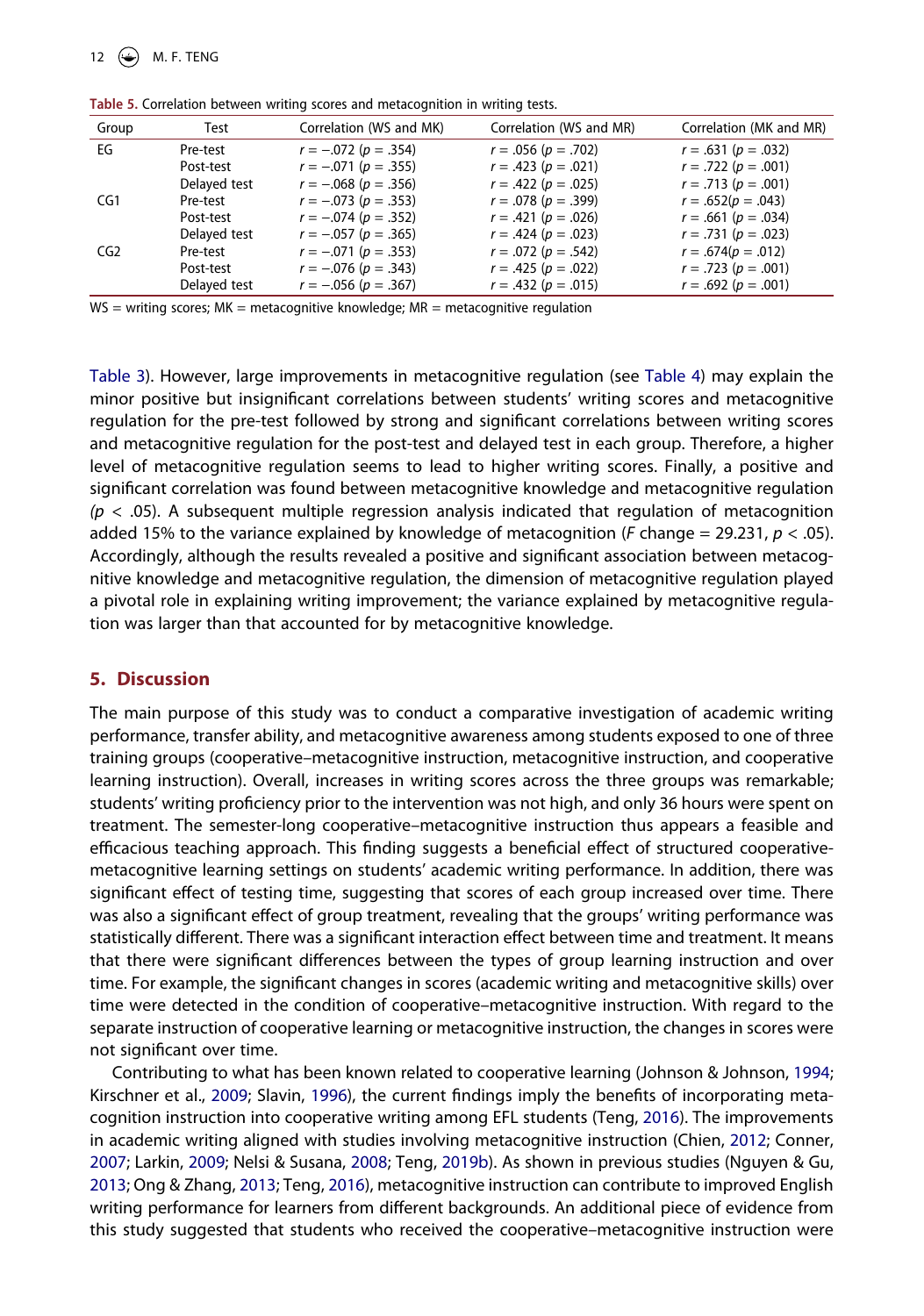more skilled in transferring their learning to different writing tasks that required higher-order skills. Students in the cooperative–metacognitive instruction condition may be able to extend their metacognitive skills to a delayed and more demanding writing task situation. Learners in the cooperative writing group and metacognitive instruction group also improved their writing scores. Cooperative learning, as well as metacognitive instruction, appeared to enhance learners' writing performance to some extent, although this improvement was not as significant as in the group for whom metacognitive instruction was incorporated into cooperative writing.

Regarding students' outcomes on metacognitive awareness, the post- and delayed test revealed that all groups improved on the regulation facet of metacognition. EG demonstrated the highest mean score, followed by CG1 and CG2. Therefore, one could argue that the students who received cooperative–metacognitive instruction developed higher levels of metacognitive awareness than learners in the CGs. This finding is in line with Mevarech and Amrany [\(2008\)](#page-16-11), who found that students receiving cooperative–metacognitive instruction likely improved in metacognitive regulation. One unexpected finding was that learners in the cooperative learning group also improved their regulation of metacognition. Although learners in the metacognitive instruction group showed higher scores than those in the cooperative learning group, this discrepancy was not statistically different. One explanation is that cooperative learning also leads to the development of metacognitive skills. As argued by Salonen, Vauras, and Efklides ([2005](#page-16-31)), regulation processes during cooperative learning may cause a learner to play multiple roles: a leading instructional role, a co-regulatory role, and a contributing role when receiving feedback from group members. Shifting roles may enhance selfregulated learning. Improved metacognitive regulation may thus explain (a) why writing scores could improve on the post- and delayed test and (b) the positive and significant correlations between metacognitive regulation and writing scores on the post- and delayed test.

<span id="page-13-1"></span>Metacognitive instruction might have caused students to develop an awareness of metacognitive regulation. However, results did not indicate enhanced knowledge of metacognition. This finding raises questions regarding the effectiveness of cooperative-metacognitive instruction in positively influencing knowledge of metacognition. The lack of improvement in metacognitive knowledge may partially explain the negative and non-significant correlation between knowledge and metacognition and writing scores across the three groups. The absence of a positive impact on learners' knowledge of metacognition could be attributed to the inherent difficulty in addressing students' diverse thinking strategies within classroom instruction. EFL students may not have paid deliberate attention to general thinking skills related to metacognitive knowledge. Such instruction might not have affected their knowledge of metacognition because teaching about thinking is challenging (Veenman et al., [2006\)](#page-17-6). In particular, metacognitive instruction may have demonstrated a declining tendency in terms of declarative, procedural, and conditional knowledge due to challenges in building students' awareness to discern which strategies and conditions work best for them while learning (Brown, [1987\)](#page-15-9). In previous studies (e.g., Schraw, [2001](#page-16-32)), learners demonstrated certain cognitive awareness of metacognitive knowledge after metacognitive instruction. This may not be the case of EFL students. EFL learners may find it difficult to understand specific knowledge about themselves (e.g., strengths, weaknesses, and interests in and feelings about learning participation) or refrain from eliciting reactions and responses from peers, as argued by Teng ([2019a\)](#page-17-10). Such challenges may be more intensified in the Chinese EFL context, where passive learning and a test-oriented culture prevail.

<span id="page-13-0"></span>Overall, the findings of the current study revealed several patterns rarely discussed in the literature. First, metacognitive instruction has been suggested to lead students to link new and existing knowledge (Nguyen & Gu, [2013](#page-16-2)). Students with exposure to metacognitive instruction may more easily transfer metacognitive strategies to a new and more demanding writing task (Teng, [2016\)](#page-17-2). The present study documents that students who received cooperative–metacognition instruction could better transfer their metacognitive skills to a delayed writing situation. However, one issue that deserves attention was the declining tendency on writing performance in the three conditions. As demonstrated by Nguyen and Gu [\(2013\)](#page-16-2), despite the metacognitive instruction, learners' writing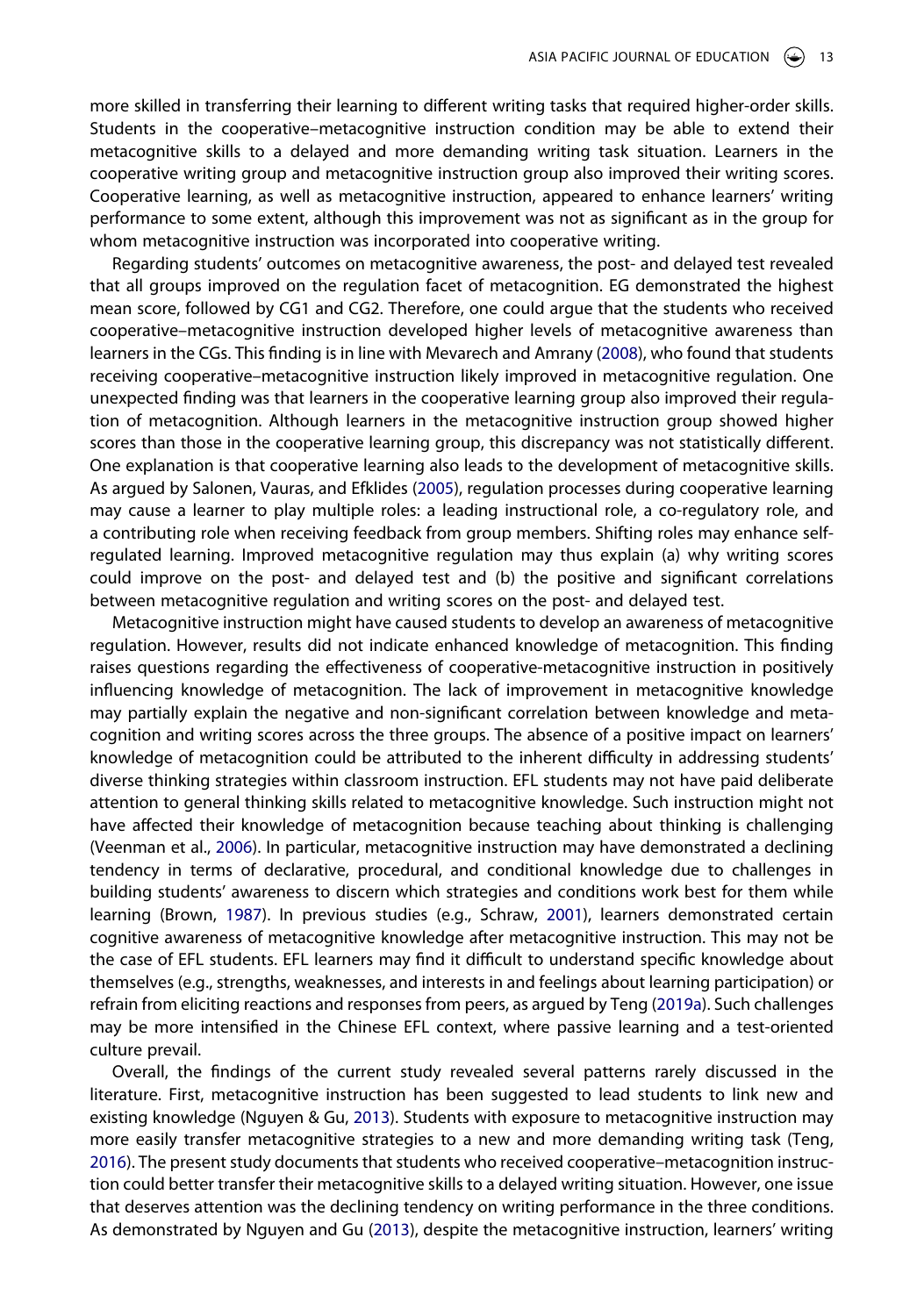scores dropped over time. The experimental group managed to keep the highest score. This could show the support for the potential of cooperative-metacognitive instruction on writing.

<span id="page-14-3"></span>In addition, the findings hint at a complex interaction between metacognition and writing. This interaction was demonstrated by strong correlations between writing scores and metacognitive regulation on the post-test and delayed test in each group. Students who did not demonstrate improvement in metacognitive regulation might not exhibit significantly enhanced writing skills. This conclusion coincides with other studies (Teng, [2019a](#page-17-10); Teng & Huang, [2019;](#page-17-11) Teng & Zhang, [2016\)](#page-17-12); thus, despite the association between metacognitive knowledge and regulation, metacognitive regulation may be a more significant predictor of EFL students' writing outcomes. Finally, students who had been exposed to cooperative–metacognitive instruction were in a better position to enhance their writing performance than those who studied in cooperative settings without metacognitive interventions or received metacognitive instruction without cooperative learning. This difference implies that metacognitive instruction can cultivate cooperative learning settings. Even so, future research is needed to explore which types of metacognitive instruction are best suited to cooperative learning conditions.

# **6. Implications and limitations**

<span id="page-14-1"></span>This study's results offer theoretical and practical implications. First, learners were found to transfer their metacognitive regulatory skills to other writing situations. Transfer ability is an important skill to be taught in educational settings; learners need such skills when applying acquired knowledge to new learning settings. As proposed by the Gestalt theory of learning (Ikehara, [1999](#page-16-33)), learning should not simply be a mechanistic response to a stimulus; rather, learners need to grasp inherent learning systems and structures to be applied to new situations. In the context of teaching writing, students should strive to identify the underlying nature and structure of writing and use and transfer such skills to other writing tasks.

Second, learners may lack metacognitive knowledge; achievements in metacognitive knowledge were indeed a difficult dimension for EFL students in this study. Learners may need systematic metacognitive instruction to help them acquire such knowledge. For example, teachers should help learners identify declarative, procedural, and conditional knowledge involved in specific strategies as well as the strengths and weaknesses of certain strategies. In addition, students should adopt these skills to understand their personal learning characteristics (e.g., how they perform learning tasks and monitor and evaluate their learning).

<span id="page-14-0"></span>Third, results revealed a positive effect of the cooperative–metacognition condition on participants' writing achievement and regulation of metacognition. During this type of instruction, the teacher may have gradually granted students autonomy to guide their own learning. The students may have also learned to assume responsibility in self-directing their learning (Fisher & Frey, [2008](#page-15-10)). In line with earlier studies (Nguyen & Gu, [2013\)](#page-16-2), the gradual transfer of responsibility from teachers to learners is essential when teaching and learning EFL writing.

Finally, cooperative work and metacognitive instruction appeared complementary, leading to enhanced writing and metacognitive regulation. In this case, metacognitive prompts helped learners receive and synthesize peer feedback in cooperative learning settings. During a teaching session, instructors should guide learners to evaluate others and themselves by receiving and providing feedback.

<span id="page-14-4"></span><span id="page-14-2"></span>Several limitations remained when interpreting the results. First, participants in this study were exclusively Chinese. Similar results may or may not emerge for learners in other contexts. Second, although metacognitive awareness and writing are correlated, metacognition is a complex process. Although more scholars are beginning to report on metacognitive instruction, the relationship between writing and metacognition requires ongoing research (Zinchuk, [2015](#page-17-13)). In addition, whether text structure knowledge can enhance metacognitive instruction remains underexplored (Teng, [2019c\)](#page-17-14). Subsequent studies on applying text structure knowledge in metacognitive instruction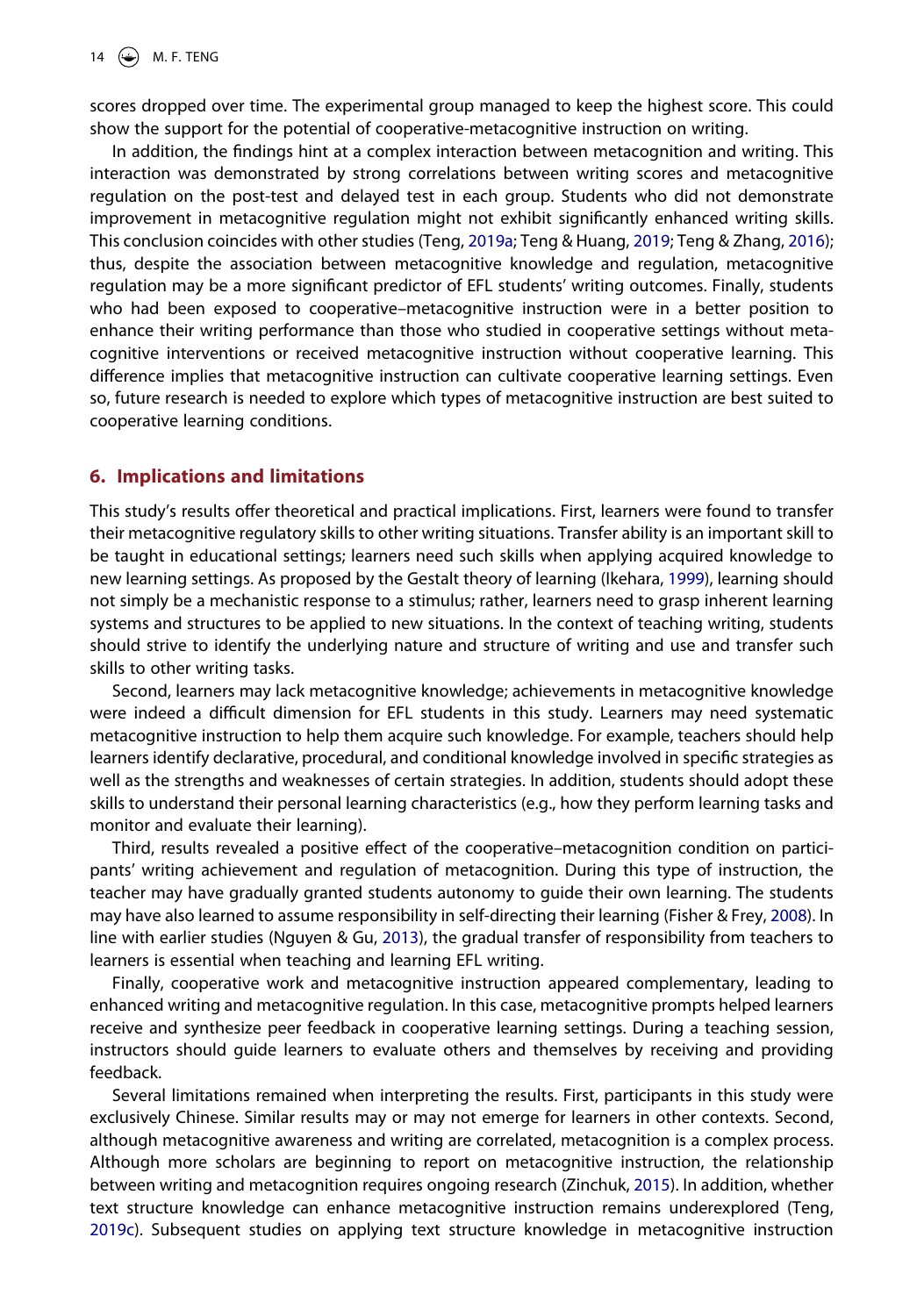would therefore be worthwhile. Third, studies using other metacognition frameworks applied in EFL writing (e.g., Flavell's model) could be compared with the metacognitive instruction included in this study. Fourth, it is challenging to adapt a cooperative learning structure (e.g., circle chats) to large classes in the Chinese EFL context. Further studies on designing and evaluating appropriate activities for collaborative writing settings are needed. Fifth, the topic for the pre-and post-test was the same. The pre-test might have affected the writing in post-test. The delayed writing test was a different type of genre. The students might have experience writing an argumentative essay, which could contaminate the findings. Finally, research similar to this study should be conducted using a larger sample and extended to investigate the effects of different metacognitive instructional approaches. For example, a strategy evaluation matrix can be used and compared to measure the development of metacognitive knowledge (Schraw, [2009\)](#page-16-7). In addition, tasks should be incorporated to assess participants' writing competence when assigning learners to groups. This method would help identify each learner's writing proficiency prior to the intervention and evaluate students' writing skills thereafter. Despite these limitations, this study provides insightful guidance for providing cooperative–metacognitive instruction to potentially enhance EFL students' writing and metacognitive awareness.

# **Disclosure statement**

No potential conflict of interest was reported by the author.

# **Notes on contributor**

*Mark Feng Teng* is a language teacher educator with extensive teaching experience in China. His research interests include metacognition and L2 writing, L2 vocabulary acquisition. His publications have appeared in *TESOL Quarterly, Language Teaching Research, CALL*, and *Applied Linguistics Review*, and other international flagship journals. His recent monographs were published by Springer, Bloomsbury, and Routledge.

# **ORCID**

Mark Feng Teng http://orcid.org/0000-0002-5134-8504

# **References**

- <span id="page-15-9"></span>Brown, A.L. ([1987\)](#page-13-0). Metacognition and other mechanisms. In F.E. Weinert & R.H. Kluwe (Eds.), *Metacognition, motivation and understanding* (pp. 65–116). Hillsdale, NJ: Erlbaum.
- <span id="page-15-5"></span>Bui, G., & Kong, A. [\(2019\)](#page-3-0). Metacognitive instruction for peer review interaction in L2 writing. *Journal of Writing Research*, *11*(2), 357–392.
- <span id="page-15-7"></span>Cheng, L.Y., & Qi, L.X. [\(2006](#page-5-0)). Description and examination of the national matriculation English test. *Language Assessment Quarterly*, *3*(1), 53–70.
- <span id="page-15-2"></span>Chien, S.-C. [\(2012\)](#page-2-0). Students' use of writing strategies and their English writing achievements in Taiwan. *Asia Pacific Journal of Education*, *32*(1), 93–112.
- <span id="page-15-8"></span>Conner, L.N. ([2007](#page-12-1)). Cueing metacognition to improve researching and essay writing in a final year high school biology class. *Research in Science Education*, *37*(1), 1–16.
- <span id="page-15-4"></span>Cross, J. ([2015](#page-3-1)). Metacognition in L2 listening: Clarifying instructional theory and practice. *TESOL Quarterly*, *49*(4), 883–892.
- <span id="page-15-3"></span>Dinsmore, D.L., Alexander, P.A., & Loughlin, S.M. [\(2008\)](#page-3-2). Focusing the conceptual lens on metacognition, self-regulation, and self-regulated learning. *Educational Psychology Review*, *20*(4), 391–409.
- <span id="page-15-6"></span>Elola, I., & Oskoz, A. ([2010](#page-4-0)). Collaborative writing: Fostering foreign language and writing conventions development. *Language Learning & Technology*, *14*(3), 51–71.
- <span id="page-15-10"></span>Fisher, D., & Frey, N. ([2008\)](#page-14-0). *Better learning through structured teaching: A framework for the gradual release of responsibility*. Alexandria, VA: Association for Supervision and Curriculum Development.
- <span id="page-15-1"></span>Flavell, J.H. ([1979](#page-2-1)). Metacognition and cognitive monitoring: A new area of cognitive-developmental inquiry. *American Psychologist*, *34*(10), 906–911.

<span id="page-15-0"></span>Gentil, G. [\(2011\)](#page-1-0). A biliteracy agenda for genre research. *Journal of Second Language Writing*, *20*(1), 6–23.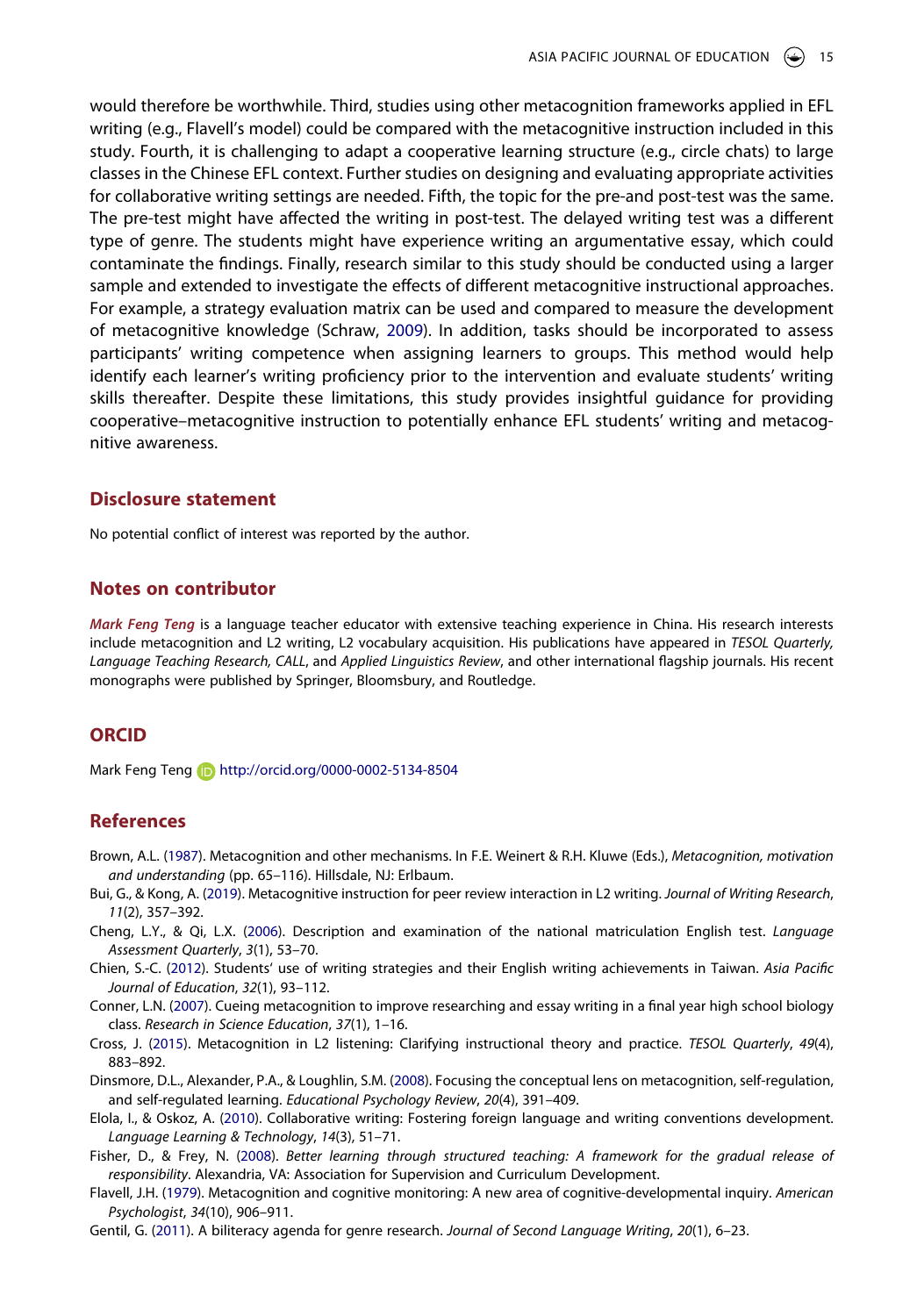16  $\left(\bigstar\right)$  M. F. TENG

- <span id="page-16-23"></span>Gillies, R.M. ([2004](#page-4-1)). The effects of cooperative learning on junior high school students during small group learning. *Learning and Instruction*, *14*(2), 197–213.
- <span id="page-16-5"></span>Hew, K.F., & Cheung, W.S. ([2010\)](#page-1-1). Possible factors influencing Asian students' degree of participation in peer-facilitated online discussion forums: A case study. *Asia Pacific Journal of Education*, *30*(1), 85–104.
- <span id="page-16-22"></span>Holt, D., Chips, B., & Wallace, D. ([1991\)](#page-4-2). Cooperative learning in the secondary school: Maximizing language acquisition, academic achievement, and social development. *National Clearinghouse for Bilingual Education Program Information Guide Series*, *12*.

<span id="page-16-0"></span>Hyland, K. [\(2004\)](#page-1-2). *Genre and second language writing*. Ann Arbor: University of Michigan Press.

- <span id="page-16-33"></span>Ikehara, H.T. [\(1999\)](#page-14-1). Implications of gestalt theory and practice for the learning organization. *Learning Organization*, *6*(2), 63–69.
- <span id="page-16-18"></span>Johnson, D.W., & Johnson, R.T. [\(1994\)](#page-3-3). *Learning together and alone: Cooperative, competitive, and individualistic learning*. Boston, MA: Allyn & Bacon.
- <span id="page-16-26"></span>Kagan, S., & High, J. [\(2002\)](#page-4-3). Kagan structures for English language learners. *ESL Magazine*, *5*(4), 10–12.
- <span id="page-16-24"></span>Kirschner, F., Paas, F., & Kirschner, P.A. [\(2009\)](#page-4-1). A cognitive load approach to collaborative learning: United brains for complex tasks. *Educational Psychology Review*, *21*(1), 31–42.
- <span id="page-16-25"></span>Lan, Y.J., Sung, Y.T., Cheng, C.C., & Chang, K.E. [\(2015](#page-4-4)). Computer-supported cooperative prewriting for enhancing young EFL learners' writing performance. *Language Learning & Technology*, *19*(2), 134–155.
- <span id="page-16-16"></span>Larkin, S. [\(2009\)](#page-3-4). Socially mediated metacognition and learning to write. *Thinking Skills & Creativity*, *4*(3), 149–159.
- <span id="page-16-1"></span>Lillis, T., & Scott, M. ([2007](#page-1-3)). Defining academic literacies research: Issues of epistemology, ideology and strategy. *Journal of Applied Linguistics*, *4*, 5–32.
- <span id="page-16-9"></span>Metcalfe, J., & Shimamura, A.P. [\(1994\)](#page-2-2). *Metacognition: Knowing about knowing*. Cambridge, MA: MIT Press.
- <span id="page-16-11"></span>Mevarech, Z.R., & Amrany, C. ([2008](#page-2-3)). Immediate and delayed effects of meta-cognitive instruction on regulation of cognition and mathematics achievement. *Metacognition and Learning*, *3*, 147–157.
- <span id="page-16-12"></span>Mevarech, Z.R., & Fridkin, S. ([2006](#page-3-5)). The effects of IMPROVE on mathematical knowledge, mathematical reasoning and meta-cognition. *Metacognition and Learning*, *1*, 85–97.
- <span id="page-16-27"></span>Mevarech, Z.R., & Kramarski, B. ([1997](#page-4-5)). IMPROVE: A multidimensional method for teaching mathematics in heterogeneous classrooms. *American Educational Research Journal*, *34*(2), 365–394.
- <span id="page-16-17"></span>Mevarech, Z.R., & Kramarski, B. [\(2003\)](#page-3-6). The effects of worked-out examples vs. meta-cognitive training on students' mathematical reasoning. *British Journal of Educational Psychology*, *73*, 449–471.
- <span id="page-16-30"></span>Nelsi, L.D.D.L., & Susana, O.D.H. ([2008](#page-12-2)). Cognition, metacognition, and writing. *Revista Signos*, *41*(67), 231–255.
- <span id="page-16-2"></span>Nguyen, L.T.C., & Gu, Y.Q. ([2013](#page-1-4)). Strategy-based instruction: A learner-focused approach to developing learner autonomy. *Language Teaching Research*, *17*, 9–30.
- <span id="page-16-10"></span>Nietfeld, J.L., Li, C., & Osborne, J.W. ([2006\)](#page-2-4). The effect of distributed monitoring exercises and feedback on performance, monitoring accuracy, and self-efficacy. *Metacognition and Learning*, *1*(2), 159–179.
- <span id="page-16-14"></span>Ofte, I. [\(2014\)](#page-3-7). English academic writing proficiency in higher education: Facilitating the transition from metalinguistic awareness to metalinguistic competence. *Acta Didactica Norge*, *8*(2), 1–15.
- <span id="page-16-15"></span>Ong, J., & Zhang, L.J. ([2013](#page-3-8)). Effects of manipulation of cognitive processes on English-as-a-foreign-language (EFL) writers' text quality. *TESOL Quarterly*, *47*, 375–390.
- <span id="page-16-6"></span>Ortega, L. ([2012](#page-2-5)). Epilogue: Exploring L2 writing-SLA interfaces. *Journal of Second Language Writing*, *21*(4), 404–415.
- <span id="page-16-28"></span>Paris, S., Cross, D.R., & Lipson, M.Y. [\(1984](#page-6-0)). Informed strategies for learning: A program to improve children's reading awareness and comprehension. *Journal of Educational Psychology*, *76*, 1239–1252.
- <span id="page-16-13"></span>Penningroth, S.L., & Rosenberg, S. [\(1995\)](#page-3-9). Effects of a high information-processing load on the writing process and the story written. *Applied Psycholinguistics*, *16*(2), 189–210.
- <span id="page-16-29"></span>Raphael, T., Englert, C., & Kirschner, B. [\(1989\)](#page-6-1). Students' metacognitive knowledge about writing. *Research in the Teaching of English*, *23*(4), 343–379.
- <span id="page-16-3"></span>Rosa-Velardo, F., Martos-Salgado, M., & Frutos-Escrig, D.D. ([1997](#page-1-5)). Using cooperative learning to improve reading and writing in language arts. *Reading & Writing Quarterly*, *13*, 21–35.
- <span id="page-16-31"></span>Salonen, P., Vauras, M., & Efklides, A. [\(2005\)](#page-13-1). Social interaction—what can it tell us about metacognition and coregulation in learning? *European Psychologist*, *10*, 199–208.
- <span id="page-16-32"></span>Schraw, G. ([2001](#page-13-0)). Promoting general metacognitive awareness. In H.J. Hartman (Ed.), *Metacognition in learning and instruction* (pp. 3–16). Dordrecht: Springer.
- <span id="page-16-7"></span>Schraw, G. [\(2009\)](#page-2-6). A conceptual analysis of five measures of metacognitive monitoring. *Metacognition and Learning*, *4*, 33–45.
- <span id="page-16-8"></span>Schraw, G., & Dennison, R.S. ([1994](#page-2-7)). Assessing metacognitive awareness. *Contemporary Educational Psychology*, *19*, 460–475.
- <span id="page-16-19"></span>Slavin, R.E. ([1980](#page-4-6)). Cooperative learning. *Review of Educational Research*, *50*, 315–342.
- <span id="page-16-20"></span>Slavin, R.E. ([1996](#page-4-7)). Research on cooperative learning and achievement: What we know, what we need to know. *Contemporary Educational Psychology*, *21*, 43–69.
- <span id="page-16-21"></span>Slavin, R.E. ([2014](#page-4-8)). Cooperative learning in elementary schools. *Education*, *43*, 5–14.
- <span id="page-16-4"></span>Slavin, R.E., & Karweit, N.L. ([2015](#page-1-6)). Cognitive and affective outcomes of an intensive student team learning experience. *Journal of Experimental Education*, *50*, 29–35.